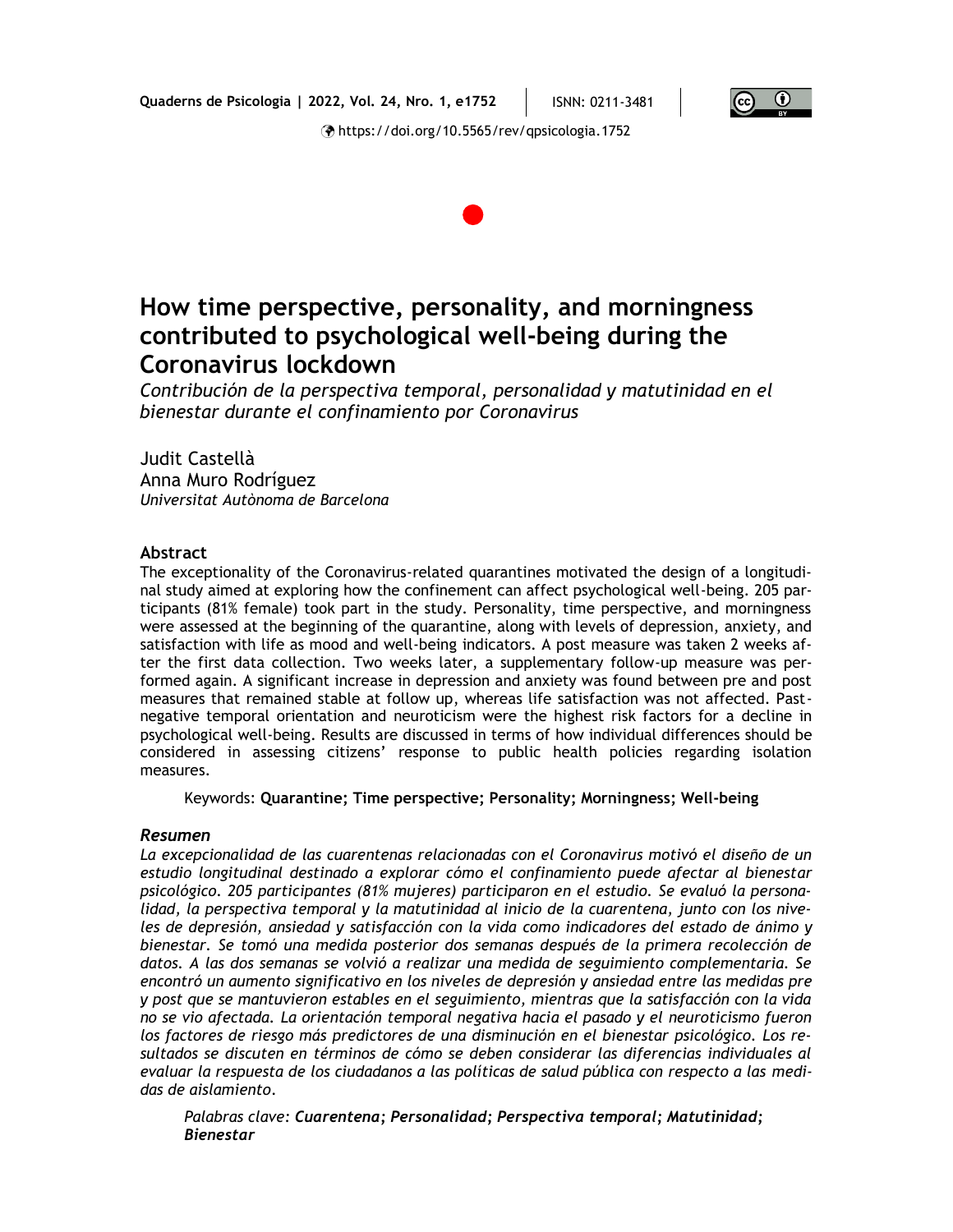## **INTRODUCTION**

The COVID-19 outbreak, caused by severe acute respiratory syndrome coronavirus 2 (SARS-CoV-2) started in Hubei province, China, in November 2019, and was recognized as a pandemic on  $10<sup>th</sup>$  of March 2020 by the World Health Organization (WHO). Cases were reported in more than 200 countries, resulting in thousands of deaths. Some of the non-pharmacological preventive measures imposed by several governments were social distancing, self-isolation, cancellation of public events, and travel restrictions. But some territories, starting in Wuhan (the first source of infection in China), and followed by Italy, Spain, and many others opted for more drastic measures such as complete lockdowns and quarantines, which forced citizens to stay at home for weeks and being allowed to go out to buy essential goods or to seek medical care only. It is estimated that as of mid-April 2020, about a third of the world's population was under some kind of lockdown (Perper et al., 2020).

Coronavirus-related mass quarantines are an exceptional and unforeseen situation in which separation from family and friends, loss of freedom and stability, uncertainty, and significant changes in routines can have detrimental effects on mental health (Basner et al., 2014; Infocop Online, 2020). Since isolation is an infrequent situation among the general population, most of the studies about the psychological impact of confinement have been conducted with prisoners or astronauts (Grassian, 2006; Haney, 2019; Taylor et al., 1969). For example, studies conducted during isolation periods in space exploration missions indicate that the probability of a behavioral and psychiatric emergency increases in direct proportion to the length of the mission (Ball & Evans, 2001), and subclinical levels of mood (depression and anxiety) and sleep disturbances are commonly reported (Basner et al., 2014; Slack et al., 2016). The contributing factors for psychological risk include internal variables such as personality, resiliency, and negative emotions, and external factors such as job design, monotony, cultural factors, social support, and sleep shifting that can lead to circadian rhythms disruptions (Slack et al., 2016). Due to the exceptionality of long disease-related mass-quarantines or social distance measures reported in the past (mainly SARS and Ebola), the literature on the topic is not very extensive. However, according to a recent review on the psychological impact of disease-related quarantines (Brooks et al., 2020), duration is among the most predictive factors for symptoms of anxiety, anger, and depression. The vast majority of those who are quarantined report increased negative feelings such as fear, anger, nervousness, sadness, and guilt or frustration during the period. Other stressors involved are fear of infection, frustration and boredom due to loss of routine and reduced social contact, inadequate basic supplies, inade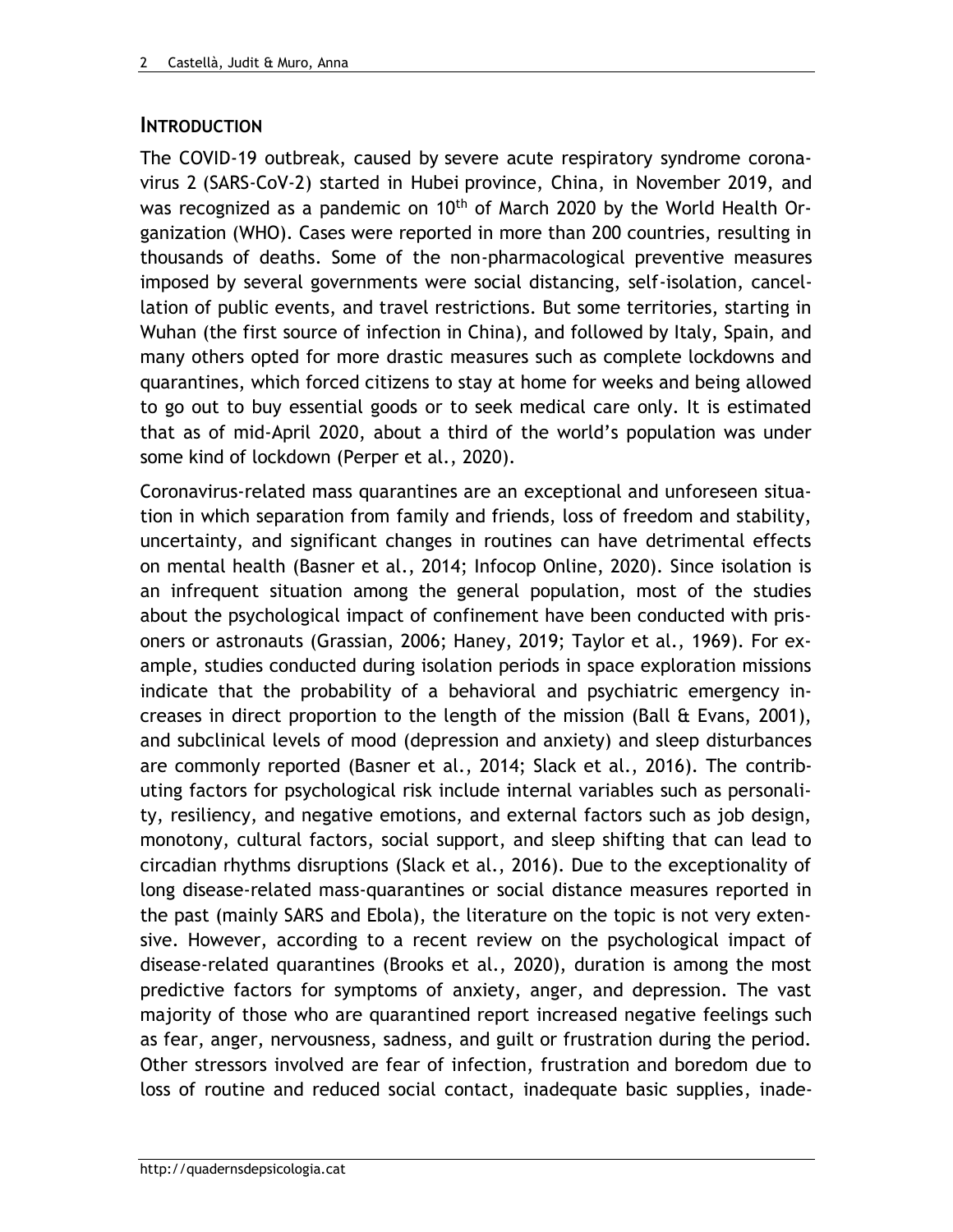quate information, and financial loss that can be long-lasting and may cause serious socioeconomic distress.

In the past months, several studies have already been conducted within the COVID-19 crisis. In this sense, most of the research has focused on healthcare professionals due to their central role in the crisis management. Results show that because of the rapidly increasing numbers of confirmed cases and deaths in the general population, professionals have been experiencing psychological problems related to stress disorders, including high levels of anxiety, depression symptoms, and insomnia (Lai et al., 2020; Liu et al., 2020; Zhu et al., 2020). These findings replicate previous observations of mental health consequences during the 2003 SARS outbreak, which also involved depression, anxiety, fear, and frustration among health workers (Xiang et al., 2020). But less is known about the impact of the quarantine on the general population, especially during the first days of the lockdowns. The exceptionality of the situation, the fact that most of the studies conducted so far on the topic have mainly considered sociodemographic variables, and the lack of empirical data about quarantines in European samples (Brooks et al., 2020), motivated the present research, which consists of a longitudinal pre, post, and follow-up repeated measures study aimed at exploring the psychological effects of the confinement on mood and well-being, considering individual differences such as personality, time perspective, and morningness/eveningness as predictors. It should be noted that these 3 factors are considered stable across time (Lenneis et al., 2021; Levasseur et al., 2020; Muro et al., 2009, 2015, 2017; Zimbardo & Boyd, 1999) and although they might change as age increases, the interval between data collection in the present study was too short to expect any changes.

Among the many variables that can be assessed as predictors of psychological well-being, individual differences in personality were included as they are highly associated with mental health development, as well as with habits and lifestyles (Eysenck, 1967; Strickhouser et al., 2017; Zuckerman, 2005). Personality is the result of the behavioral patterns, emotions, and thoughts that make individuals different from each other. It is genetically rooted and educationally shaped, and it significantly contributes to unique individuals' adaptation to the environmental demands. One of the most accepted and commonly used models is the Big Five model of personality (Caprara et al., 1993; Costa & McCrae, 1992; John et al., 1991; Rammstedt, 2007; Rammstedt & John, 2007). It is a model framed in the dispositional-lexical approach (Cattell, 1977; Eysenck, 1984; Larsen & Buss, 2002) that describes five broad personality dimensions emerging from a factorial analysis of the most embedded traits in language.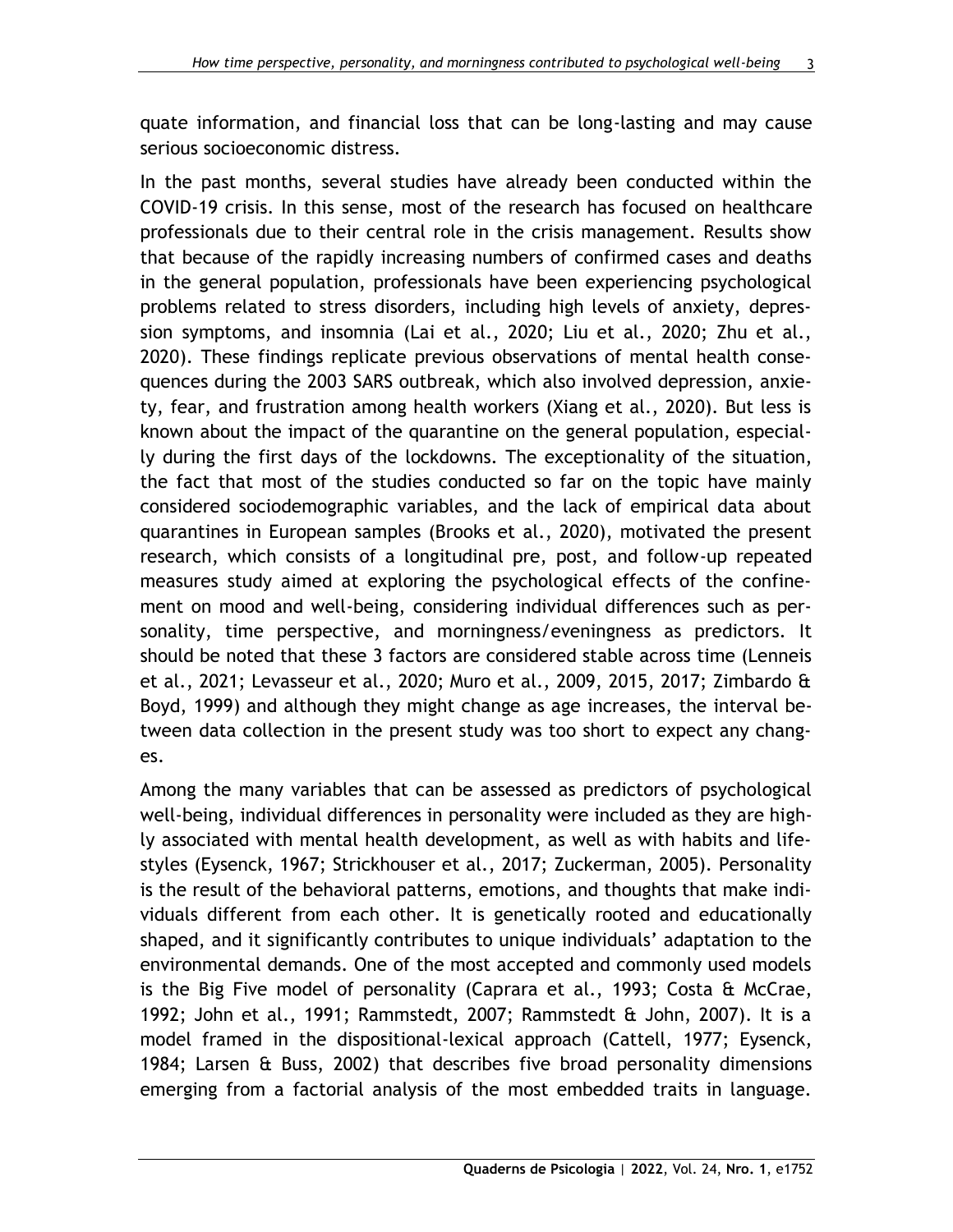The resulting big five dimensions are: Neuroticism, Extraversion, Conscientiousness, Agreeableness, and Openness, that can give a general insight of individuals' behavioural patterns. Several studies on the adaptation of individuals to challenging situations suggest that individuals with more stable personalities and greater ability to modulate negative emotions are less severely affected by stressful situations such as isolation than their unstable peers, high in neuroticism, who are the most at risk for anxiety and depression during challenging times (Grassian, 2006; Lahey, 2009; Zuckerman et al., 1968). Studies exploring Extraversion, suggest that although introverts might find it easier to cope with social distance due to their disposition to be alone and to a lower motivation to socially engage (Dossey, 2016; Hawkley, 2019), extraversion would be more associated with well-being and health behaviors (Costa & McCrrae, 1980; Otonari et al., 2012). Higher scores in Conscientiousness indicate more self-control, organization, and goal-orientation, and this trait would help individuals adapt to changing demands in the environment (Fleming et al., 2016). Individuals high in Agreeableness, who tend to be cooperative might find it easier to live the isolation conditions feeling thankful for being safe and contributing to the community from social networks, whereas individuals high in openness to experience, who tend to be curious and imaginative, might be able to find creative solutions to beat the dullness and boredom and become engaged in entertainment (Vartanian et al., 2018).

On the other hand, time perspective is the cognitive tendency to be oriented toward the past, the present, or the future. It is considered as a relatively stable and independent characteristic that refers to the temporal content of the cognitive structures that characterizes how individuals project, access, organize, and value what happens to and around them. Therefore, it acts as a cognitive frame that mediates situational responses and behavioral patterns through time and situations, suggesting that it may be a manifestation of a dispositional style or an individual-difference variable (Zimbardo & Boyd, 1999). Time perspective could be considered a core feature of some psychiatric disorders such as depression and suicidal ideation (van Beek et al., 2011), and it has been widely linked to personality traits and well-being factors. For instance, a bias toward present-fatalistic or, more importantly, past-negative, is usually associated with depression, anxiety, higher perceived stress, and less perceived happiness, while the opposite pattern is found in individuals with high scores in past-positive (Zimbardo & Boyd, 1999). Future orientation correlates with conscientiousness but weakly with anxiety and depression (Papastamatelou et al., 2015; van Beek et al., 2011; Zimbardo & Boyd, 1999), whereas being presenthedonistic oriented does not tend to correlate with anxiety, but it is strongly associated with impulsivity (Muro, et al., 2015). Moreover, time perspective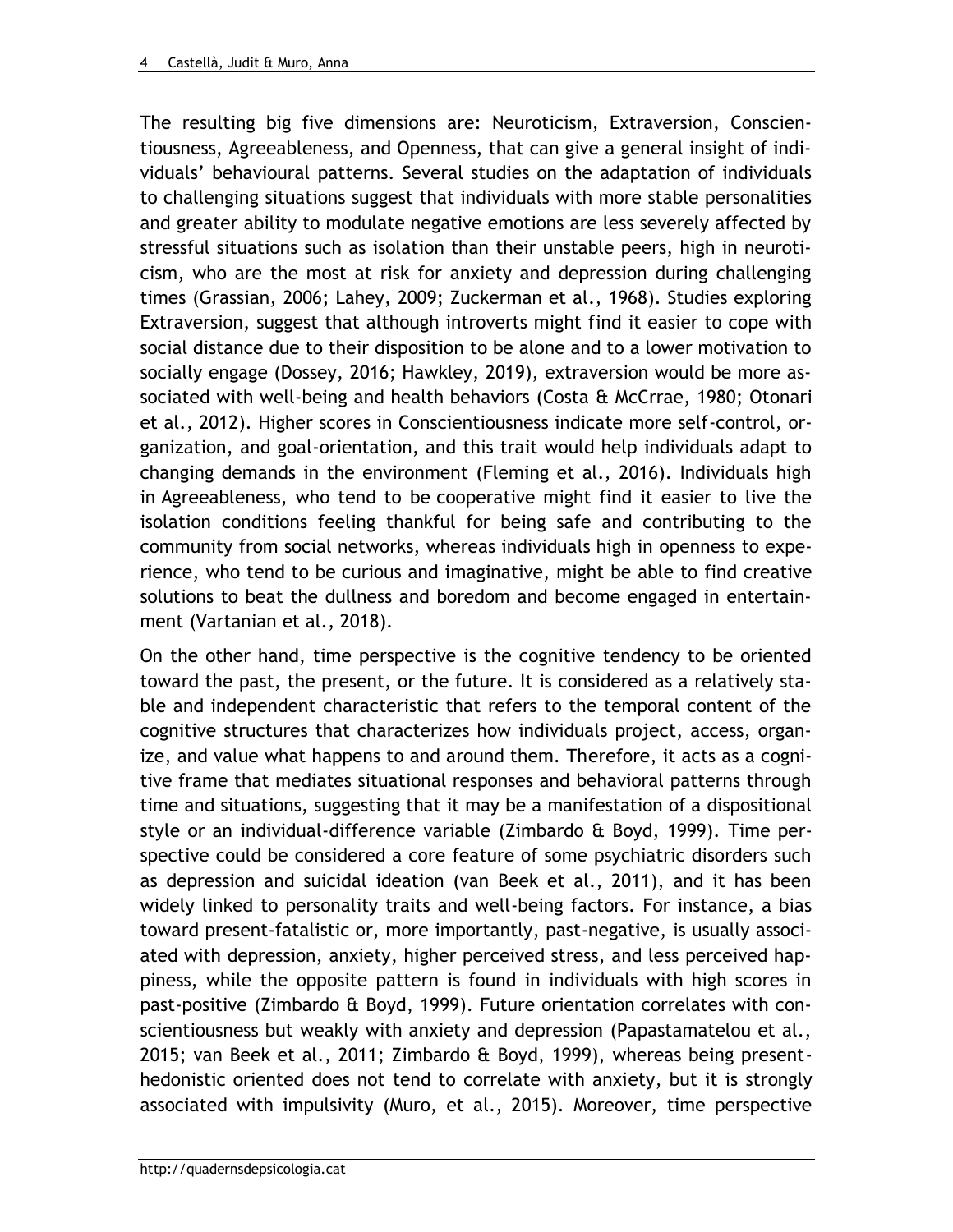has also been linked to risky and healthy behaviors and it has been suggested that being future-oriented can act as a protective factor (Castellà et al., 2018). Therefore, assessing time perspective might provide useful information on how a cognitive construct might help coping with the negative outcomes of confinement.

On the other hand, morningness/eveningness is the behavioral manifestation of human's circadian rhythms and it can be defined as the inclination for the individual to sleep at a particular time during a 24-hour period (Adan et al., 2012; Muro et al., 2009; 2011). Evening-type individuals show a delayed sleep period whereas morning-type individuals show an advanced sleep period. Circadian rhythms may affect psychological processes such as positive affect and wellbeing, and morningness/eveningness has also been linked to personality traits (see Lipnevich et al., 2017 and Tsaousis, 2010, for reviews). In this sense, among the big five traits, conscientiousness seems to be the most strongly related with morningness, while agreeableness is highly unrelated to circadian type. Morning-types tend to be more active and stable, and they also show more indicators of psychological well-being (Randler, 2008). Accordingly, this variable might give some insight on how individuals adapt to the confinement situation in terms of underlying biological rhythms.

Taken together, a significant reduction in psychological well-being is expected due to quarantine and isolation measures, specifically, higher scores in depression and anxiety, and lower scores in satisfaction with life across phases. Based on the previously mentioned research on the impact of individual differences on depression and anxiety, the personality factors that could potentially be protective of this expected decline could be extraversion, conscientiousness, agreeableness, and openness, while neuroticism could account for a higher increase between phases. Regarding time perspective, we could expect a protective effect of the future and past-positive factors, while past-negative could be linked to higher scores in depression and anxiety, and lower scores in life satisfaction. In relation to morningness/eveningness, morning-types would show a better adaptation once the new rhythms imposed by the quarantine are established, while evening-types are expected to show higher variability in their sleep and eating patterns, which could contribute to a decline in well-being. However, due to the exceptionality of the situation that involves an unprecedented scenario, and the lack of a consistent body of literature on the impact of this type of quarantines, the determination of the best risk and protective predictors will be exploratory in nature.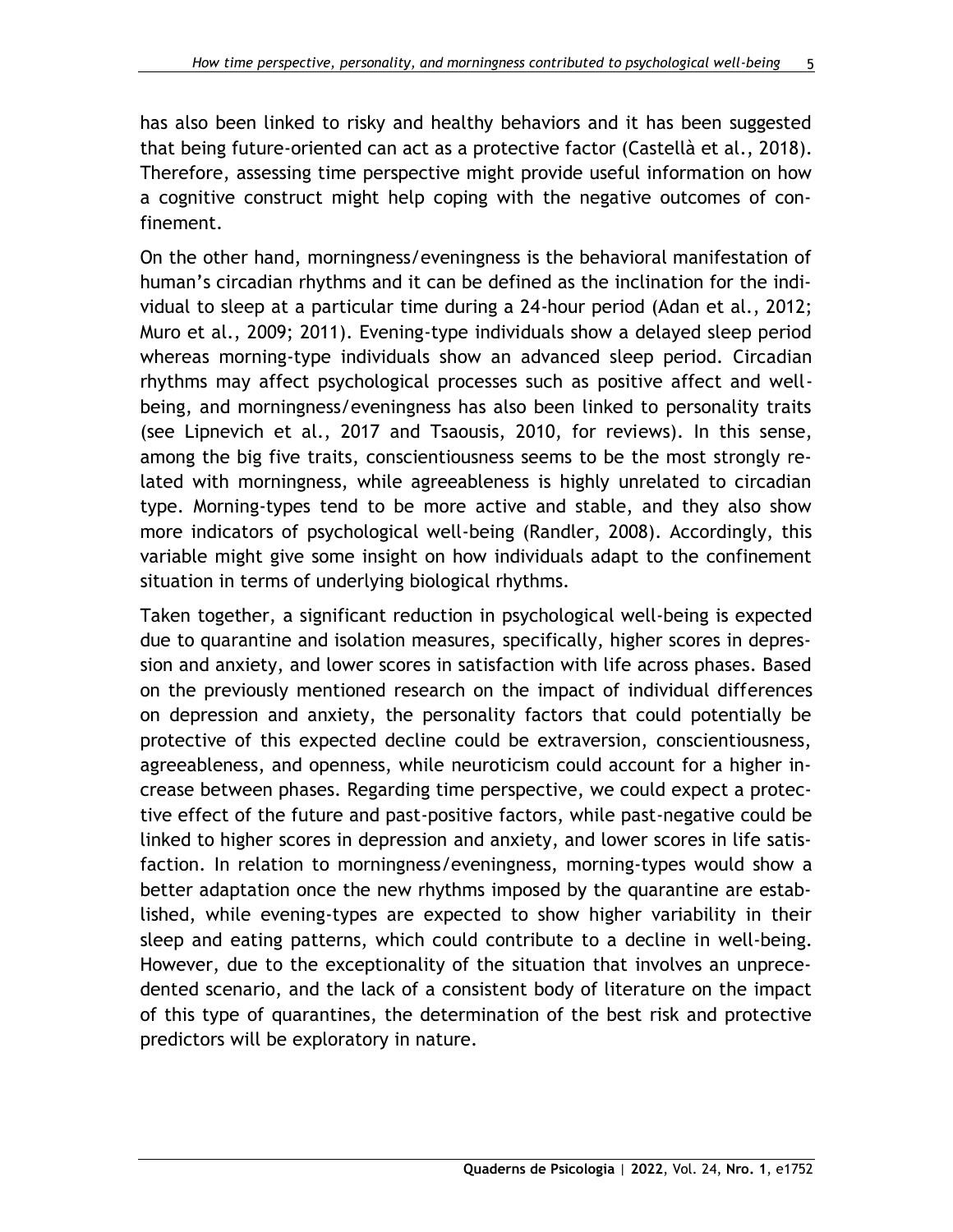### **METHODS**

### **Participants**

An initial sample of 256 participants from the province of Barcelona (Europe) took part in the study. Only those participants who answered all the questionnaires of the pre and post phases were included in the data analyses. The final sample (*n* = 205) consisted of 166 females and 39 males, ranging from 16 to 76 years old (*M* = 37.8, *SD* = 14.5). The sample was homogenous in terms of education: 74.2% had completed University studies, 20.3% high school studies, 4.3% primary studies, and only 0.8% had not received any formal education. Regarding employment, 46.8% were working from home, 15.6% were students, 7.3% were working outside-home, 9.8% were unemployed or retired, and 18.6% had experienced some kind of change such as reduction of hours or being under a dismissal program for employees. Only 2% had lost their job during the study. 10.5% of the participants reported living alone, 31.6% with another person, 25.4% with 2 more people, 23% with 3 more people, and 9.4% with 4 or more people.

Participants were informed of the procedure before answering the questionnaires, gave consent prior to their inclusion in the study and provided their email address to be contacted at the following phases. Email addresses were replaced by a numerical code in order to match phases and guarantee anonymity. All participants participated voluntarily and anonymously and did not receive any reward for their collaboration. The present study met the international standards of ethical research (APA, 2017) and was monitored by CORE (entity of the Faculty of Psychology at UAB that mediates strategic research). Of the final sample, 192 participants also replied at Phase 3, and these data were used as a supplementary follow up measure.

#### **Design and procedure**

A longitudinal repeated measures pre, post, and follow-up study was designed to explore the psychological effects of the confinement in well-being, anxiety, and depression in three temporal moments. Although the moments of interest were Phase 1 (pre) and Phase 2 (post), Phase 3 was designed as a supplementary follow-up in order to observe the trends in the scores. The questionnaires were administered online through Google Forms following the snow-ball technique. To collect data for Phase 1, the link to the questionnaires was sent after the Government's official confinement call on the evening of Saturday 14<sup>th</sup> March 2020, and data were collected between day 2 and day 5 of the official confinement period (*M* = 3.2 days, *SD* = 1.5). At this first stage, participants answered all the questionnaires including sociodemographic information (age,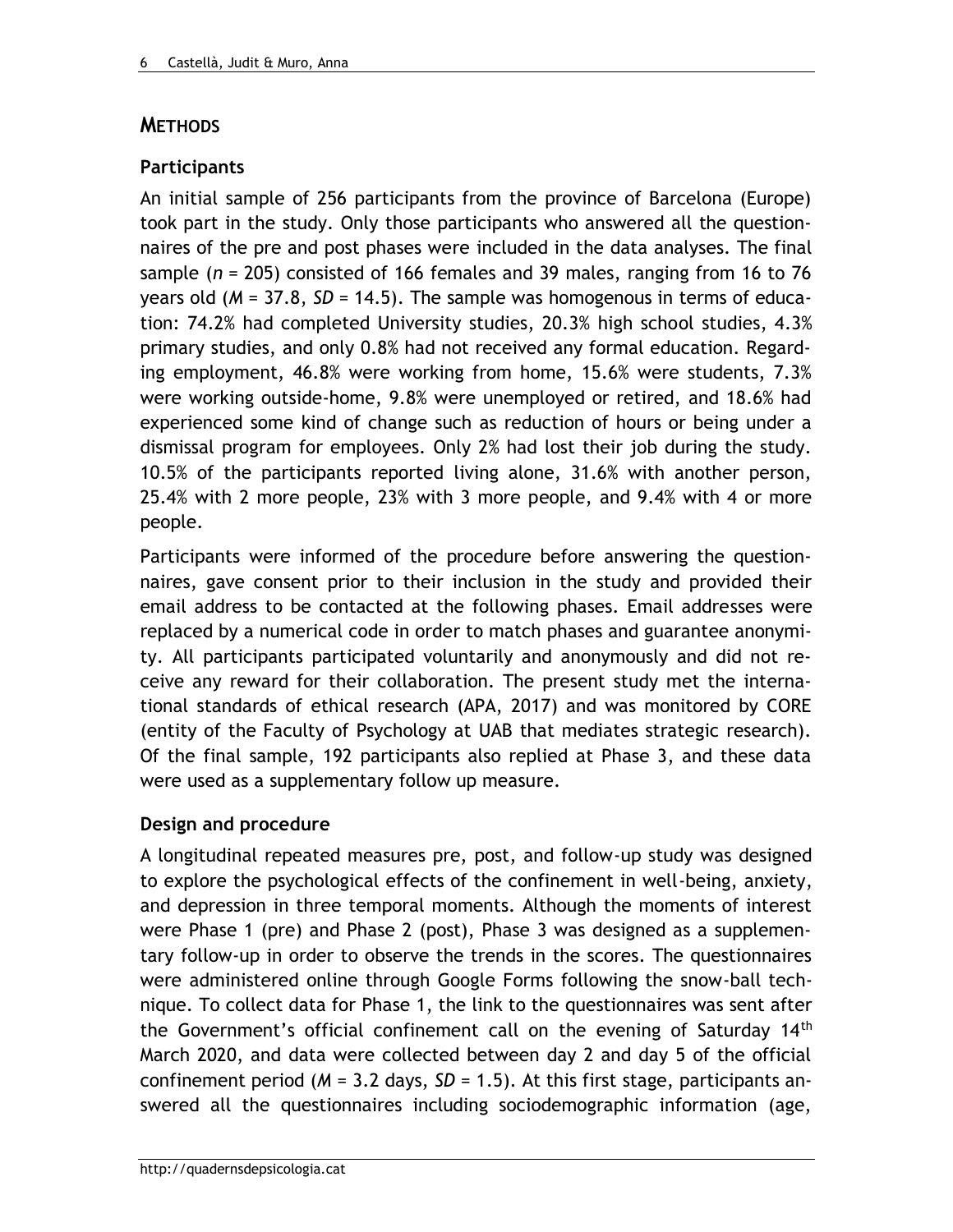gender, education, and employment) and the standardized tests selected to measure the relevant 3 independent variables or predictors: personality, time perspective, and morningness/eveningness. The initial levels of mood states (anxiety and depression) and a general measure of well-being (satisfaction with life) were assessed as the dependent variables. Data of Phase 2 was collected between day 18 and day 21 of the official confinement period (*M* = 18.5 days, *SD* = 3.9), in order to make sure that participants had spent at least 2 weeks in confinement. Finally, data of Phase 3 (follow-up) was collected between day 34 and day 37 of the official confinement period (*M* = 34.9 days, *SD* = 5.8). At Phases 2 and 3, only mood states and well-being questionnaires were administered to explore the psychological effects of the confinement.

#### **Materials**

The independent variables or predictors were assessed as follows: To assess circadian typology (chronotype) participants completed the Spanish version of the reduced Morningness/Eveningness Questionnaire (rMEQ; Adan & Almirall, 1991). It consists of five items covering daily physical performance and sleep/awake preferences. Morningness pole refers to a preference for being active early in the morning while eveningness describes the tendency to be more active and aroused in the afternoon and evening. The internal reliability for the present sample was Cronbach's *α* = .75

To assess temporal perspective, the Zimbardo Time Perspective Inventory (ZTPI; Zimbardo & Boyd, 1999) — Spanish version (Díaz-Morales, 2006) was administered. This version contains 56 items which are assessed on a 5-point scale ranging from 1 (very uncharacteristic) to 5 (very characteristic). There are five dimensions: Past-negative, Present-hedonistic, Future, Past-positive and Present-fatalistic, described as follows: 1) Past-negative (10 items) embodies a negative and pessimistic attitude toward the past and past events. 2) Pastpositive (9 items) reflects a warm, sentimental, and nostalgic attitude toward the past. 3) Present-hedonistic (15 items) describes an orientation toward present enjoyment, immediate pleasure or benefit with little concern for future consequences. 4) Present-fatalistic (9 items) reveals hopeless attitudes toward the future and life, and a sense that the future is predestined and not influenced by present individual actions .5) Future (13 items) reveals an orientation toward the achievement of future goals and rewards and it is characterized by planning and organizing daily activities. The ZTPI has demonstrated good psychometric properties in different cultures, showing a good cross-cultural validity (Boyd & Zimbardo, 2005; Díaz-Morales, 2006). The subscales' internal reliability (Cronbach's α) for the present sample were Past Positive = .72, Past Negative = .82, Present Hedonistic = .81, Present Fatalistic = .62, and Future = .74.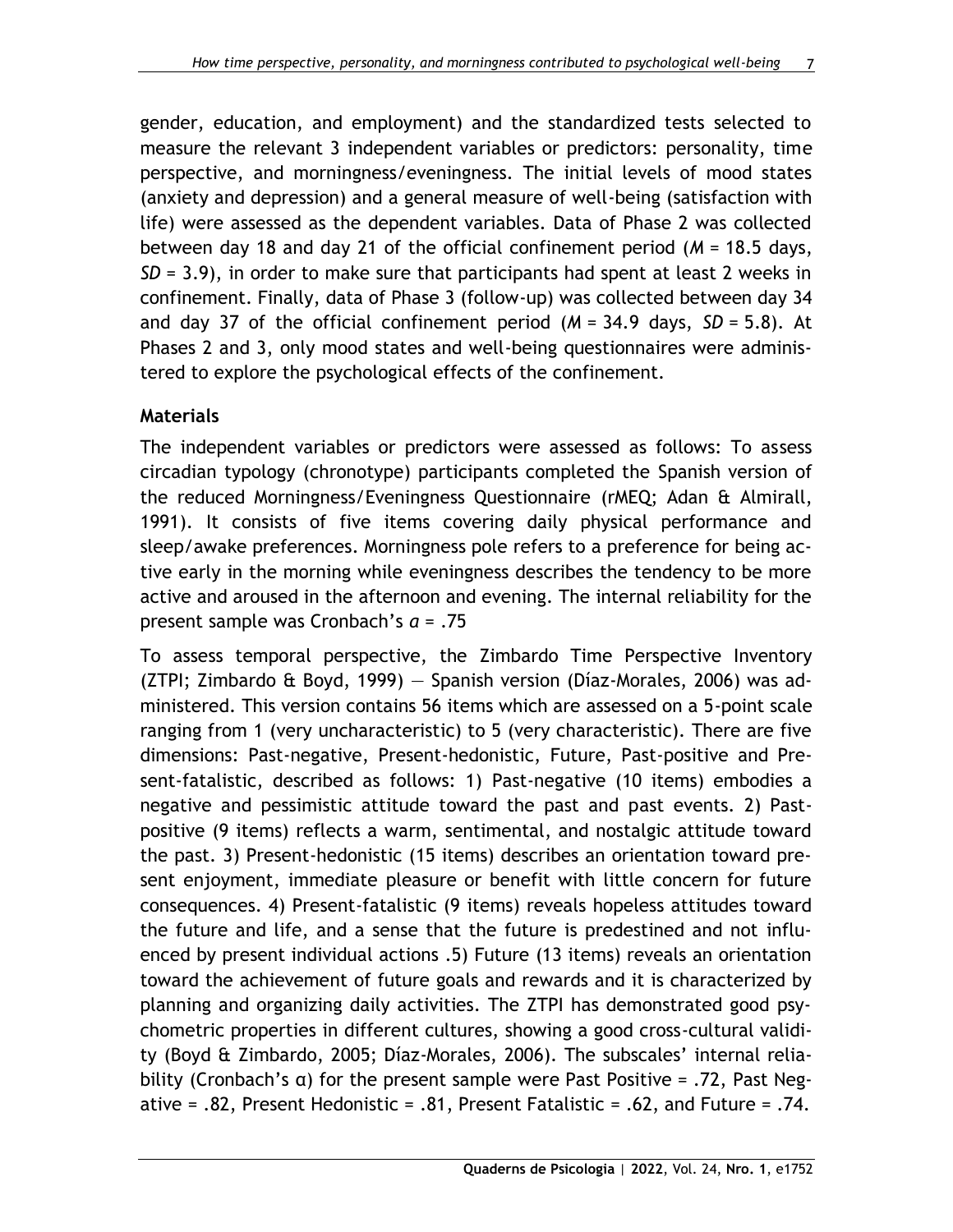To assess personality, the Spanish version of the Big Five Inventory-10 (Rammstedt & John, 2007) was used. It was developed based on the 44-item Big Five Inventory (BFI-44; John et al., 1991; Rammstedt, 2007) in response to an increasing need for shorter personality instruments. The BFI-10 (Rammstedt & John, 2007) is a 10-item scale (two items for each personality dimensions) measuring the five general personality dimensions: Extraversion, Agreeableness, Conscientiousness, Neuroticism, and Openness and can be administered in about one minute. The internal reliabilities (Cronbach's α) for the present sample were as follows: Neuroticism = .73, Extraversion = .69, Openness = .63, Agreeableness = .36, Conscientiousness = .35. The low consistencies obtained in the last two scales are somehow expected, since the items' internal consistencies reported for the BFI-10 are considerably smaller than the BFI-44, given that there are only two items per scale (Rammstedt  $\alpha$  John, 2007).

On the other hand, the following tests were administered to assess the 3 dependent variables (depression and anxiety as indicators of mood changes during the confinement, and well-being): To assess depression, the Beck Depression Inventory-II (BDI-II; Beck et al., 1996) — Spanish version (Sanz et al., 2003) was used. The BDI-II contains 21 items on a 4-point scale from 0 (symptom absent) to 3 (severe symptoms). Affective, cognitive, somatic, and vegetative symptoms of depression are covered, reflecting the DSM criteria for major depression. Scoring is achieved by adding the ratings for all 21 items. The minimum score is 0 and the maximum score is 63. Higher scores indicate greater symptom severity. In non-clinical populations, scores above 20 indicate depression. The average Cronbach's α across the three phases for the present sample was .91. Item 16 and Item 18 of the BDI-II test were examined independently, as they provided valuable information on sleeping and eating disturbances. They were treated as quantitative dependent variables ranging from 1 to 6, where higher values imply more disturbance.

To assess anxiety, the State-Trait Anxiety Inventory (STAI; Spielberger et al., 1970) was administered in its Spanish adaptation (Buela-Casal et al., 2015) which is a commonly used, valid, and reliable measure of anxiety. It can be used in clinical and non-clinical settings to explore anxiety levels and to distinguish it from depressive syndromes. It has 20 items for assessing and differentiate trait anxiety (general disposition) and 20 for assessing state anxiety. In the present research only items for assessing state anxiety were used, as the trait was already assessed by the BFI-10 and the aim was to measure variations in anxiety as mood state. Items are rated on a 4-point scale ranging from 0 (almost never) to 3 (almost always). Higher scores indicate greater state anxiety. It has been shown to be a sensitive predictor of distress over time, and it can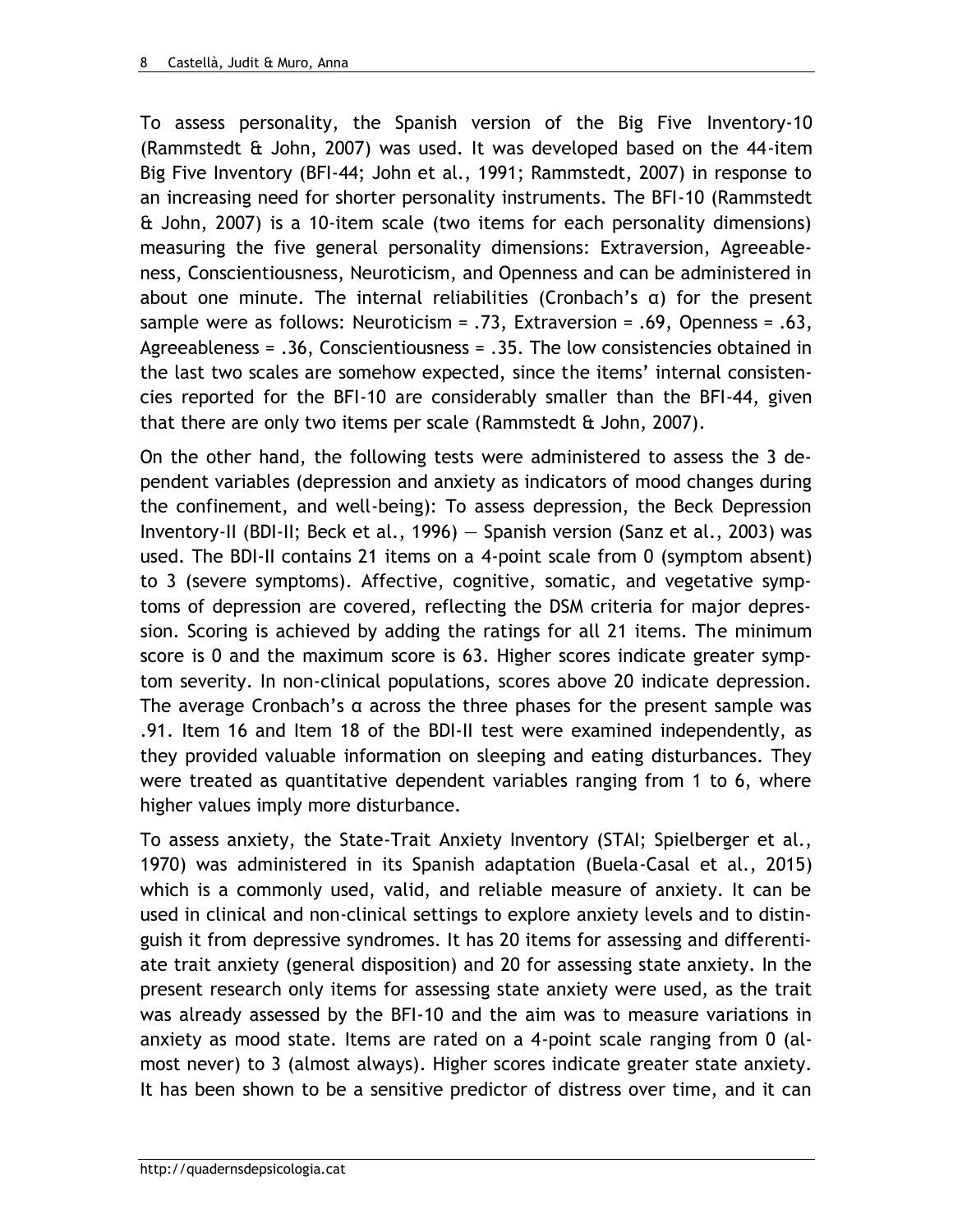vary with changes in individuals' state, support systems, health context, and other individual characteristics. In the Spanish adaptation, the mean state anxiety score for women is 18.2 points and for men is 15.9 points (Guillén-Riquelme & Buela-Casal, 2011). The average Cronbach's *α* across the three phases for the present sample was .92.

Finally, to assess psychological well-being variations during the confinement, the Satisfaction with Life Scale (SWLS; Diener et al., 1985) was administered. It measures the subjective feeling of satisfaction with life and the Spanish version (Atienza et al., 2000) consists of 5 items with a scale ranging from 1 (completely disagree) to 5 (completely agree). The average Cronbach's *α* across the three phases for the present sample was .86.

### **Data analyses**

Firstly, a repeated measures ANOVA was conducted on the dependent variables scores of the sample who completed the 3 phases (n = 192) in order to determine whether there were significant changes across phases. Further analyses were performed with the whole sample of 205 participants. Correlational analyses between dependent variables and between independent variables were conducted, in order to characterize the relationships. *T*-test comparisons on gender, and correlational analyses between age, number of days in quarantine, and the dependent variable were analysed. Then, correlational analyses between each independent variable and the scores of the dependent variables at Phase 2 were performed. Finally, stepwise multiple linear regression analyses were performed in order to identify the risk and protective factors that could significantly predict the scores of each dependent variable at Phase 2.

### **RESULTS**

Descriptive statistics for personality, time perspective factors, and morningness/eveningness at Phase 1, and for anxiety, depression, satisfaction with life, sleep, and eating disturbance scores in each Phase can be seen in Table 1.

A repeated measures ANOVA was performed on the main dependent variables (*n* = 192). Regarding depression *F* (2, 362) = 12.753, *p* < .001, partial *η2* = .07), there was a significant increase in scores between Phase 1 and 2, and Phase 1 and 3 (*p* < .001, respectively), but no change was found between Phase 2 and Phase 3 (*p* = .25). The same pattern was found for anxiety *F* (2, 362) = 11.734, *p* < .001, partial *η2* = .06): A significant increase was found between Phase 1 and 2 and between Phase 1 and 3 ( $p < .001$ , respectively) and no change between Phase 2 and Phase 3 (*p* = .83) was observed. Finally, satisfaction with life *F* (2, 362) = 3.297, *p* = .04, partial *η2* = .02), declined between Phase 2 and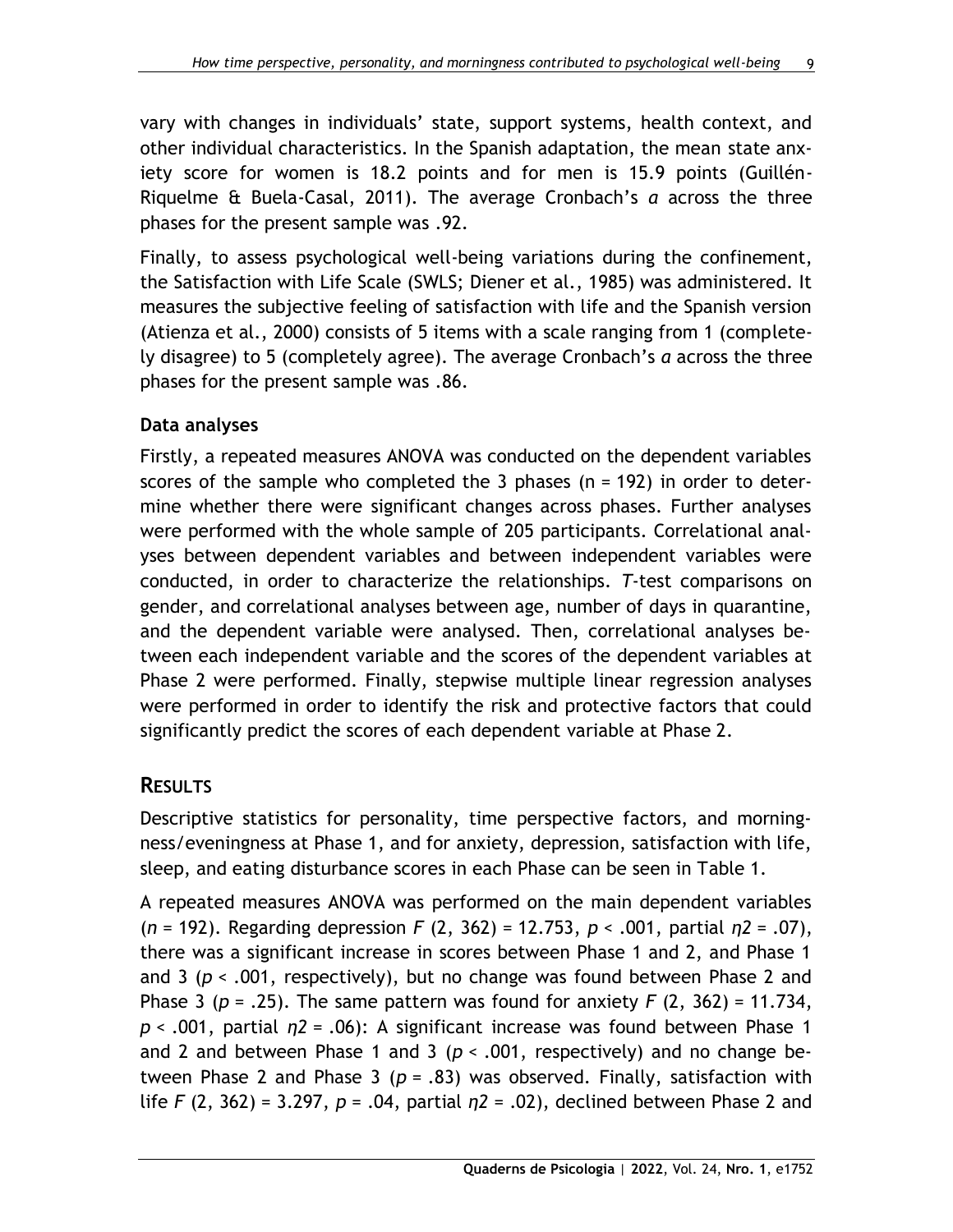3 (*p* = .008) but no change was observed between Phase 1 and Phase 2  $(p = .86)$ , and between Phase 1 and Phase 3  $(p = .06)$ , indicating that although there was a non-significant increase at Phase 2, the scores went back to baseline at Phase 3. Items 16 and 17 of the BDI test, which measure sleep and eating disturbances respectively were also assessed. Regarding sleep *F* (2, 362) = 12.090, *p* < .001, partial *η2* = .06), a significant increase in the scores (which indicates a trend to a worse sleep quality) was found between Phase 1 and 2 and between Phase 1 and 3 (*p* < .001, respectively) and no change between Phase 2 and Phase 3 (*p* = .19) was observed. Eating disturbances showed the same pattern *F* (2, 362) = 7.058, *p* = .001, partial *η2* = .04): There were significant differences between Phase 1 and 2 (*p* = .006) and between Phase 1 and 3 (*p* = .001) and no changes were observed between Phase 2 and Phase 3  $(p = .85)$ .

|                           | Mean    | <b>SD</b> |         |           |         |           |
|---------------------------|---------|-----------|---------|-----------|---------|-----------|
| <b>ZTPI</b>               |         |           |         |           |         |           |
| <b>Present Fatalistic</b> | 2.63    | .56       |         |           |         |           |
| Past Negative             | 2.71    | .76       |         |           |         |           |
| <b>Present Hedonistic</b> | 3.09    | .56       |         |           |         |           |
| <b>Future</b>             | 3.61    | .55       |         |           |         |           |
| <b>Past Positive</b>      | 3.42    | .63       |         |           |         |           |
| <b>MEQr</b>               | 15.69   | 4.05      |         |           |         |           |
| <b>BFI</b>                |         |           |         |           |         |           |
| Neuroticism               | 2.96    | .97       |         |           |         |           |
| Extraversion              | 3.48    | .95       |         |           |         |           |
| <b>Openness</b>           | 3.72    | .99       |         |           |         |           |
| Agreeableness             | 3.07    | .76       |         |           |         |           |
| Conscientiousness         | 3.87    | .75       |         |           |         |           |
|                           | Phase 1 |           | Phase 2 |           | Phase 3 |           |
|                           | Mean    | <b>SD</b> | Mean    | <b>SD</b> | Mean    | <b>SD</b> |
| <b>STAI/S</b>             | 20.23   | 10.91     | 23.20   | 11.03     | 23.34   | 11.99     |
| <b>BDI</b>                | 8.59    | 8.73      | 10.44   | 8.44      | 10.93   | 9.28      |
| <b>SWLS</b>               | 17.98   | 4.52      | 18.03   | 3.99      | 17.43   | 3.79      |
| Sleep dist.               | 1.09    | 1.37      | 1.53    | 1.35      | 1.69    | 1.46      |
| Eating dist.              | .77     | 1.37      | 1.09    | 1.31      | 1.10    | 1.30      |

Notes**:** ZTPI = Zimbardo Time Perspective Inventory; rMEQ = Reduced Morningness-Eveningness Questionnaire; BFI = Big Five; Inventory; STAI/S = State Trait Anxiety Inventory/state; BDI = Beck Depression Inventory; SWLS = Satisfaction with Life Scale.

**Table 1.** Descriptive statistics for independent variables (ZTPI, BFI, MEQr; N = 205), and for dependent variables in each Phase  $(N = 192)$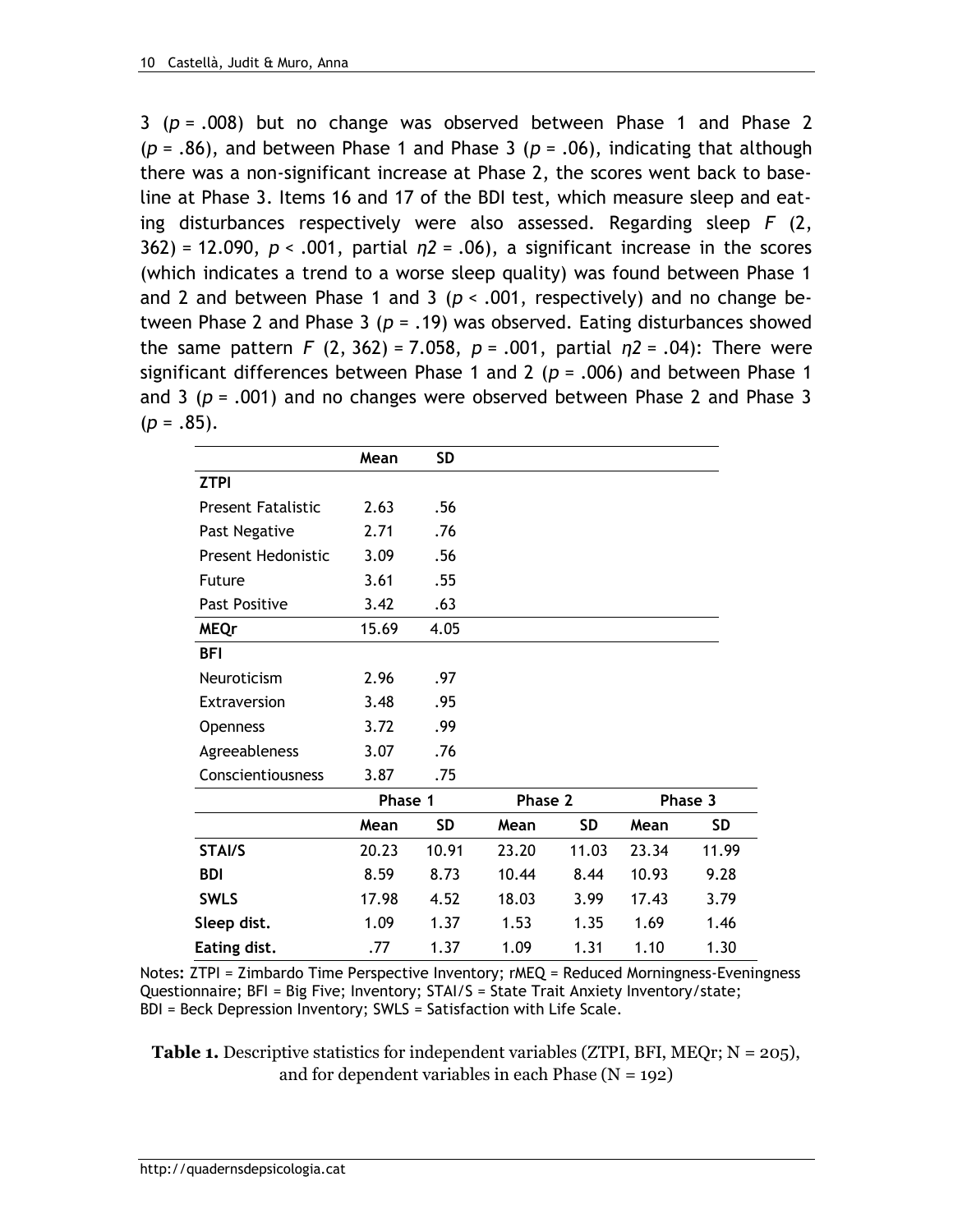The same significant changes between Phase 1 and Phase 2 emerged when the sample of 205 participants was considered, following the same pattern, and indicating that Phase 2 was the temporal moment where a change was observed in all dependent variables except for satisfaction with life. Therefore, correlational analyses between dependent variables among them (see Table 2) and between independent variables among them (see Table 3) were performed with the whole sample.

|                               | Sleep     | <b>Eating</b><br>disturbances disturbances | <b>STAI/S</b> | <b>SWLS</b> |
|-------------------------------|-----------|--------------------------------------------|---------------|-------------|
| <b>Eating</b><br>disturbances | $.312**$  |                                            |               |             |
| STAI/S                        | $.221$ ** | $.308**$                                   |               |             |
| <b>SWLS</b>                   | $-.187**$ | $-.141"$                                   | $-.465"$      |             |
| <b>BDI</b>                    | $.418**$  | $.455$ **                                  | $.729**$      | $-0.565$    |

**Table 2.** Correlations among all dependent variables at Phase  $2 (N = 205)$ 

| <b>ZTPI</b>               | N       | Е        | O       | А        |          | <b>rMEQ</b>          |
|---------------------------|---------|----------|---------|----------|----------|----------------------|
| Past Positive             | $-.108$ | $-.022$  | $-.030$ | $-.043$  | .047     | $-.037$              |
| Past Negative             | .405**  | $-.187"$ | $-.013$ | $-.221"$ | $-.283"$ | $-.128$ <sup>*</sup> |
| <b>Present Fatalistic</b> | $-.079$ | .082     | .048    | $-.014$  | $-.004$  | $-.003$              |
| Present Hedonistic        | $-.063$ | $.306**$ | $.173*$ | $-.004$  | $-.013$  | $-.089$              |
| <b>Future</b>             | .016    | $-.011$  | $-.028$ | $-.099$  | $.266**$ | $.296**$             |
| <b>rMEQ</b>               | $-.079$ | $-.011$  | $-.032$ | .078     | .175゛    |                      |

Notes:  $*p < .001$ .  $* p < .05$ ; ZTPI = Zimbardo Time Perspective Inventory; N = Neuroticism.  $E =$  Extraversion. O = Openness. A = Agreeableness. C = Conscientiousness;  $rMEQ =$  Reduced Morningness-Eveningness Questionnaire.

**Table 3**. Correlations among independent variables (Big Five Inventory personality factors, rMEQ, and ZTPI temporal frames;  $N = 205$ )

*T*-test comparisons on gender did not show differences in any dependent variable at Phase 2. Age correlated negatively with anxiety (*r* = -.14, *p* = .04) and depression (*r* = -.30, *p* < .001), and with sleep (*r* = -.20, *p* = .003) and eating disturbances (*r* = -.16, *p* = .02), indicating better quality as age increases. Number of total days in confinement did not correlate with any variable.

Correlational analyses between each independent variable and the scores of the dependent variables at Phase 2 (see Table 4) showed that depression scores correlated positively with past-negative (*r* = .52, *p* < .001) and neuroticism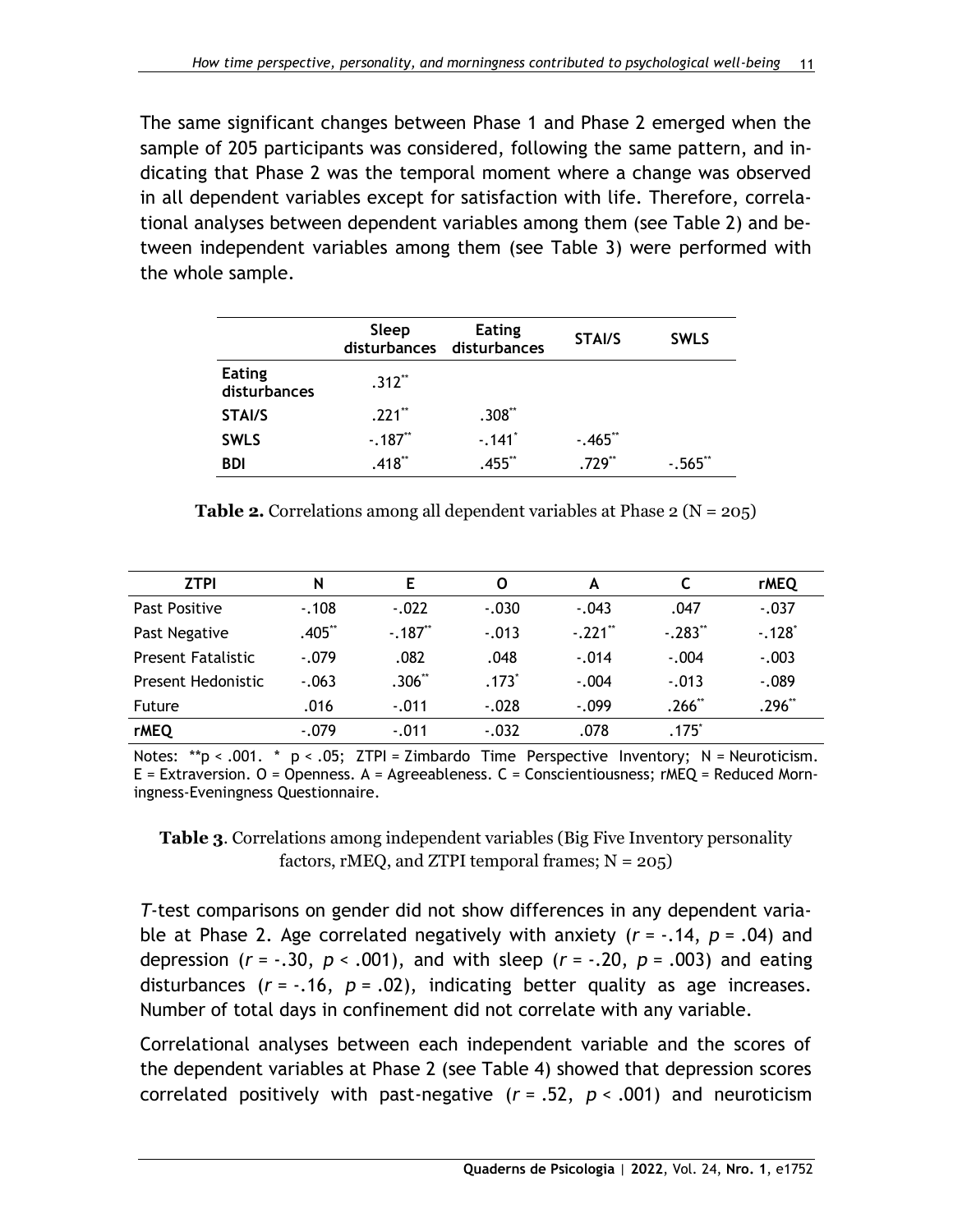(*r* = .47*, p* < .001), and negative correlations were found with extraversion (*r* = -.19, *p* = .005), agreeableness (*r =* -.20, *p =* .004), Conscientiousness (*r* = - .35, *p* < .001) and morningness/eveningness (*r* = -.23, *p* = .001;) indicating that higher depression scores are associated with evening-type individuals). Anxiety scores correlated positively with past-negative (*r* = .45, *p* < .001) and neuroticism  $(r = .51, p < .001)$ , and negatively with extraversion  $(r = -.22, p = .002)$ , Conscientiousness  $(r = -.28, p < .001)$ , past-positive  $(r = -.16, p = .03)$ , and morningness/eveningness scores (*r* = -.15, *p* = .03); indicating that higher anxiety is associated with evening-type individuals. Sleep and eating disturbances correlated positively with past-negative  $(r = .26, p < .001; r = .15, p = .03; re-$ spectively) and neuroticism  $(r = .21, p = .003; r = .21, p = .002;$  respectively), whereas sleep correlated negatively with conscientiousness (*r* = -.17, *p* = .01), and eating disturbances correlated negatively with agreeableness (*r* = -.14, *p* = .04) and openness (*r* = -.19, *p* = .007). Finally, satisfaction with life scores correlated positively with agreeableness (*r* = .19, *p* = .005) and conscientiousness  $(r = .34, p < .001)$ , and negatively with past-negative  $(r = .48, p < .001)$ and neuroticism (*r* = -.27*, p* < .001). However, as this dependent variable did not show a significant decline across phases, no further analyses were performed.

|                           | Sleep<br><b>Disturbances</b> | <b>Eating</b><br><b>Disturbances</b> | <b>STAI/S</b>         | <b>BDI</b> | <b>SWLS</b> |
|---------------------------|------------------------------|--------------------------------------|-----------------------|------------|-------------|
| <b>ZTPI</b>               |                              |                                      |                       |            |             |
| <b>Present Fatalistic</b> | .104                         | .021                                 | .015                  | .048       | $-.032$     |
| Past Negative             | $.261$ **                    | $.150*$                              | $.445**$              | $.523**$   | $-.481"$    |
| <b>Present Hedonist</b>   | .042                         | .100                                 | $-.105$               | $-.056$    | .037        |
| <b>Future</b>             | $-.006$                      | .024                                 | $-.046$               | $-.069$    | .105        |
| <b>Past Positive</b>      | .026                         | $-.029$                              | $-0.156$              | $-114$     | .099        |
| <b>rMEQ</b>               | $-.098$                      | $-.122$                              | $-.153$               | $-.234"$   | .124        |
| <b>BFI</b>                |                              |                                      |                       |            |             |
| Extraversion              | $-0.088$                     | $-124$                               | $-.219$ <sup>**</sup> | $-.195"$   | .087        |
| Agreeableness             | $-.079$                      | $-.142"$                             | $-.097$               | $-.201"$   | $.197**$    |
| Conscientiousness         | $-.172$ <sup>*</sup>         | $-.115$                              | $-.284"$              | $-.345$ ** | $.341**$    |
| Neuroticism               | $.208**$                     | $.214**$                             | $.508**$              | .470**     | $-.276"$    |
| <b>Openness</b>           | $-.081$                      | $-.187**$                            | $-.113$               | $-.102$    | .050        |

Notes: \*\*p < .001. \* p < .05; ZTPI = Zimbardo Time Perspective Inventory; MEQ = Reduced Morningness-Eveningness Questionnaire; BFI = Big Five Inventory; STAI/S = State Trait Anxiety Inventory/state; BDI = Beck Depression Inventory; SWLS = Satisfaction with Life Scale.

**Table 4**. Correlations among independent variables (ZTPI, MEQr, BFI) and dependent variables (STAI/S, BDI, SWLS;  $N = 205$ )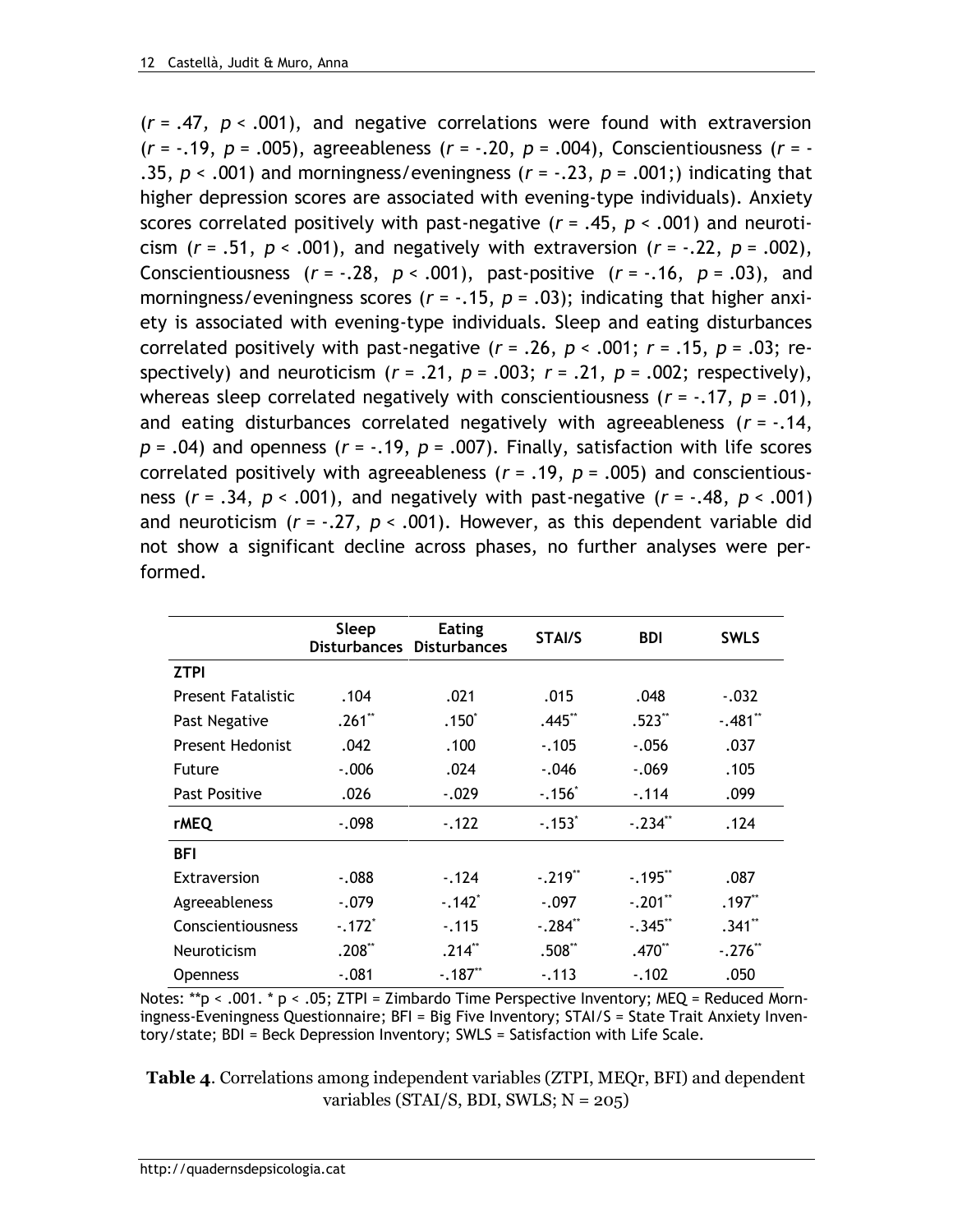| Variable                   | B [95% CI]                  | B       | t        | p           |  |
|----------------------------|-----------------------------|---------|----------|-------------|--|
| <b>BDI</b>                 |                             |         |          |             |  |
| Past Negative              | 3.805 [2.488, 5.122]        | .350    | 5.698    | $\sim .001$ |  |
| <b>Neuroticism</b>         | 2.370 [1.350, 3.389]        | .278    | 4.582    | $\sim .001$ |  |
| Conscientiousness          | $-1.656$ [ $-2.935, -377$ ] | $-.149$ | $-2.553$ | .011        |  |
| Morningness/eveningness    | $-.286$ [ $-.509, -.062$ ]  | $-.141$ | $-2.518$ | .013        |  |
| STAI/S                     |                             |         |          |             |  |
| Neuroticism                | 4.274 [2.862, 5.685]        | .377    | 5.969    | $\sim .001$ |  |
| Past Negative              | 4.243 [2.450, 6.036]        | .293    | 4.666    | $\sim .001$ |  |
| Past Positive              | $-2.089$ [ $-4.137,-.04$ ]  | $-.166$ | $-2.011$ | .046        |  |
| Sleep disturbances         |                             |         |          |             |  |
| Past Negative              | .455 [.223, .688]           | .261    | 3.859    | $\leq .001$ |  |
| <b>Eating disturbances</b> |                             |         |          |             |  |
| <b>Neuroticism</b>         | $.278$ [.101, .455]         | .208    | 3.096    | .002        |  |
| <b>Openness</b>            | $-.257$ [ $-.433, -.082$ ]  | $-.197$ | $-2.890$ | .004        |  |
| <b>Present Hedonist</b>    | $.398$ [.036, .760]         | .148    | 2.166    | .031        |  |

To identify the risk and protective factors that could significantly predict the scores of each dependent variable at Phase 2, stepwise multiple linear regression analyses were performed (see Table 5).

Notes**:** BDI = Beck Depression Inventory; STAI/S = State Trait Anxiety Inventory/state. The *β* coefficients are standardized.

**Table 5:** Stepwise multiple regression analysis for each dependent variable  $(N = 205)$ 

In the case of depression, a significant model was found that accounted for 39.8% of the variance *F* (4, 200) = 33.116, *p* < .001. The significant risk factors were higher past-negative and neuroticism scores, whereas higher conscientiousness and higher morningness scores were significant protective factors. For anxiety, a significant model was found that explained 34% of the variance *F*  (3, 201) = 34.477, *p* < .001. The significant risk factors were higher neuroticism and past-negative, whereas a higher score in past-positive was a significant protective factor. For sleep disturbances, a significant model was found with a rather low *R-squared* of .07, *F* (3, 203) = 14.889, *p* < .001, where only pastnegative entered the model as a significant risk factor. Finally, for eating disturbances, again a significant model with a low *R-squared* of .09 was found, *F* (3, 201) = 14.889, *p* < .001, where neuroticism and present-hedonistic were significant risk factors and openness was a protective factor.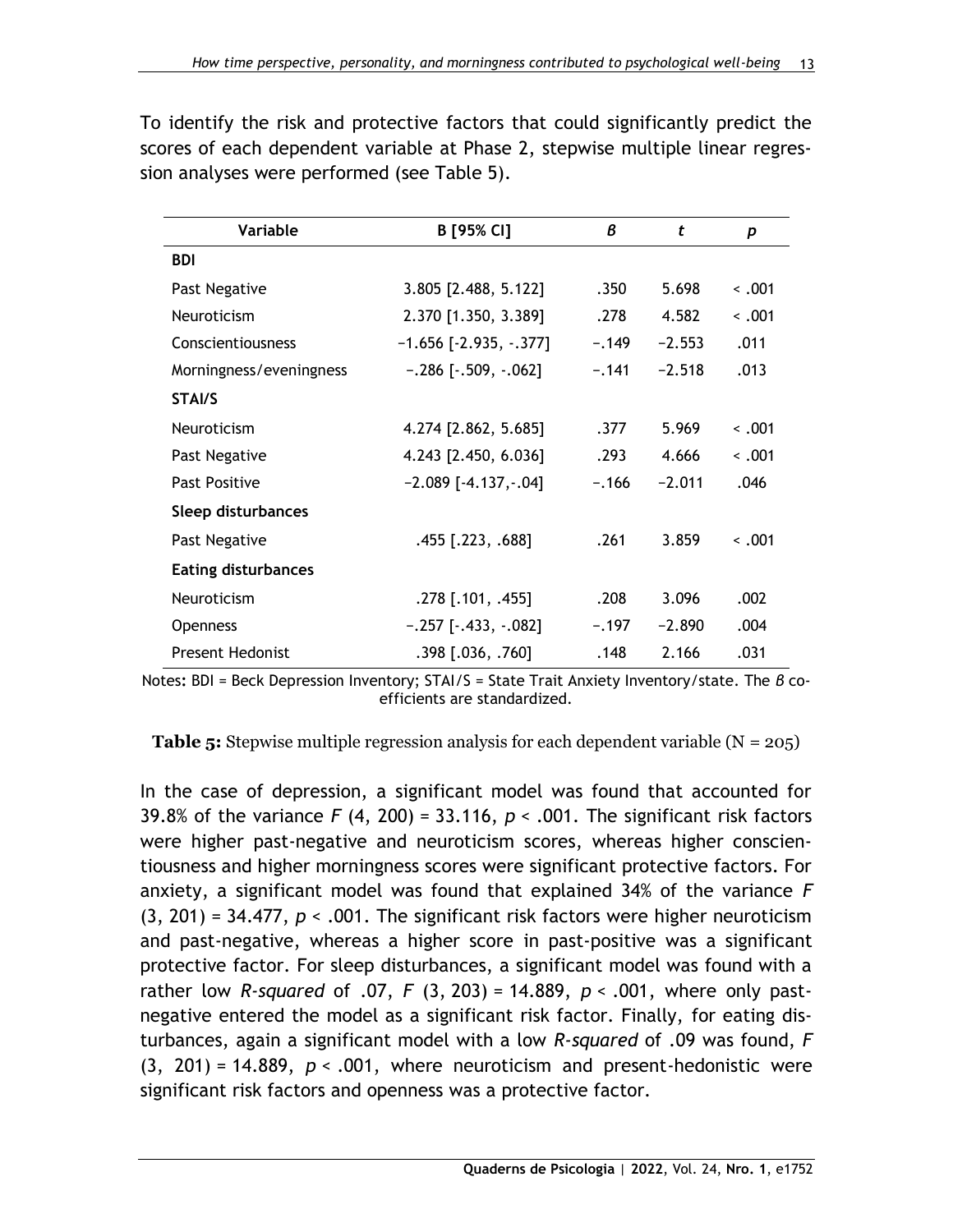## **DISCUSSION**

The present study aimed at exploring the impact of the Coronavirus quarantine and isolation measures imposed by public health policies on mood and psychological well-being, and more specifically, at determining whether individual differences in personality traits, time perspective, and morningness/eveningness, could predict a decline or else, act as protective factors. Before examining the critical relationships, it is worth noting that the sample showed patterns regarding the associations between personality and time perspective that are consistent with the most replicated findings in this topic of research (Adams & Nettle, 2009; Dunkel & Weber, 2010; Muro et al., 2015; van Beek et al., 2011). Particularly, past-negative correlated positively with neuroticism, and negatively with extraversion, agreeableness, and conscientiousness; present-hedonistic showed positive correlations with extraversion and openness, while future correlated positively with conscientiousness. Finally, morning individuals showed higher future orientation and were less focused on the negative aspects of the past, which is also consistent with previous literature (Stolarski et al., 2013).

The relationships between dependent variables among them were also explored and results showed that, as expected, depression and anxiety scores correlated positively with each other (Smoller, 2016), with sleep and eating disturbances (Allison et al, 2016), and negatively with satisfaction with life (Altun & Yacizi, 2015). Sleep and eating disturbances were associated among them and both correlated negatively with satisfaction with life. Finally, higher age was associated with less anxiety and depression, and with a better sleep and eating quality. Considering that the risk of COVID-19 complications and deaths are more prevalent among the elderly, this could be seen as a rather unexpected pattern. However, being at home might be perceived as a more secure and safe measure as people age, which would explain a trend towards feeling less anxious. Moreover, anxiety in the general population tends to be higher before 25 years of age, and moderate between 26 and 70 (Gomà-i-Freixanet & Valero, 2008).

When exploring the relationships between individual-differences variables and the scores of the dependent variables, results show a significant increase in depression and anxiety levels at Phase 2, that is, around 18.5 days after the onset of the confinement. These levels remained stable at a follow up measure taken around 35 days from the initial data collection. Therefore, a decline in mood states was detected at a relatively early stage and did not get worse at later stages, which contradicts previous studies that argue that longer confinements are associated with poorer mental health and with an increase in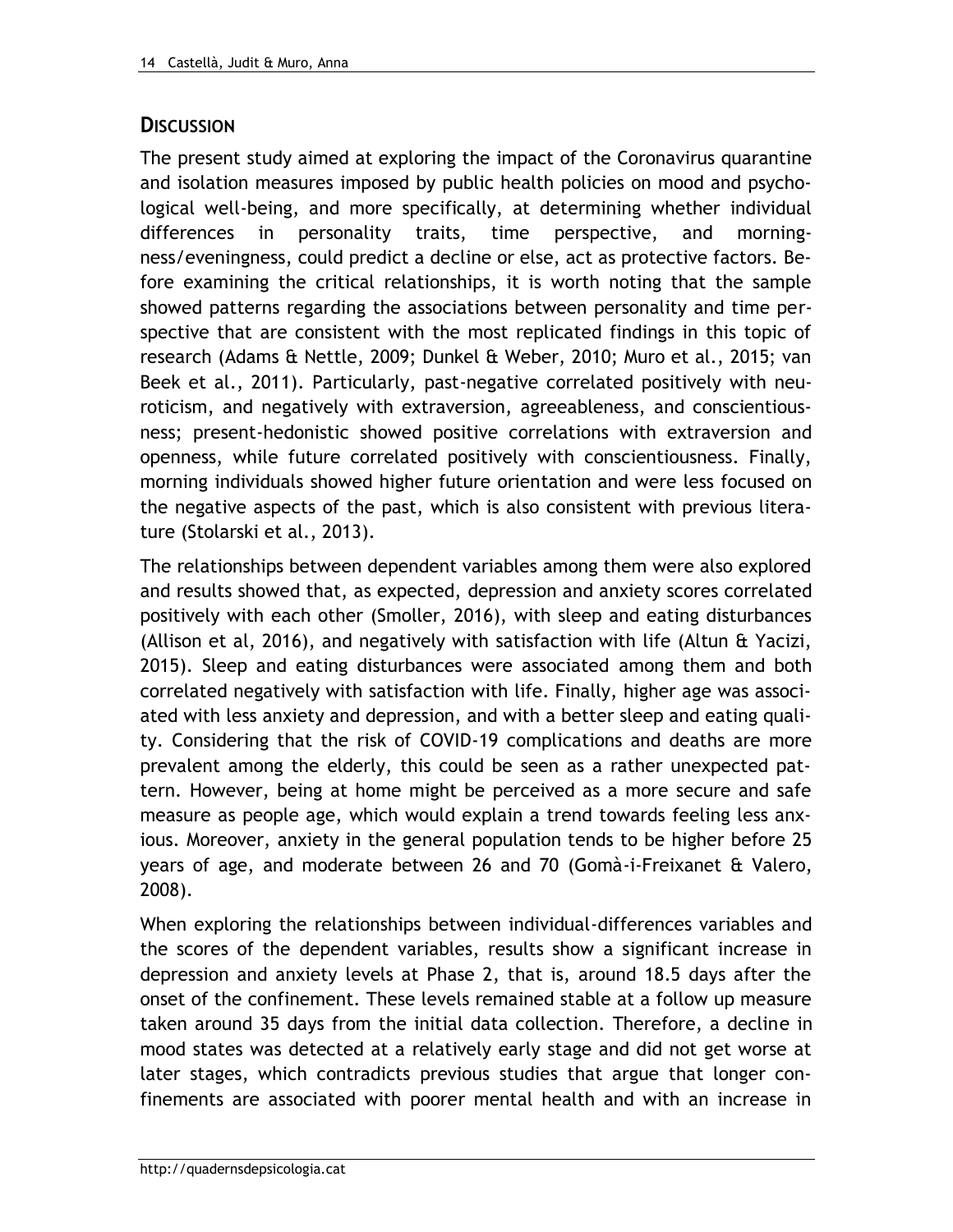behavioral and psychiatric emergencies (Ball & Evans, 2001; Hawryluck et al., 2004; Marjanovic et al., 2007). However, these studies emphasize that duration might be particularly relevant in an increased prevalence of post-traumatic stress disorder symptoms, emotional exhaustion, and anger, which we did not assess, and the temporal frame between our data collection phases was rather reduced. Although a significant increase was found across phases, the scores were not high enough to indicate clinical depression but a mild mood disturbance. The anxiety scores, however, were quite high compared to the general population means (Guillén-Riquelme & Buela-Casal, 2011). On the other hand, satisfaction with life did not decline across phases, in fact, the scores were slightly higher at Phase 2 and went back to baseline levels at follow-up, which seems to indicate that this well-being indicator was not negatively affected by the quarantine. This is in line with previous studies and highlights the fact that life satisfaction is considered a stable variable that is a cognitive-judgmental process, focused on overall evaluations of life (Diener et al. 1985; Muro et al., 2017), and it is not subject to temporary changes as mood states are. It is worth noting that individuals with high scores in past-negative and neuroticism in the present study tended to obtain lower satisfaction scores, which is consistent with previous research (Muro et al., 2015, 2017).

In fact, our results show that past-negative and neuroticism are the key predictors of an increase in both depression and anxiety scores. Past-negative alone accounts for the sleep disturbances found, and neuroticism is the main contributor to eating disturbances. Neuroticism has been strongly associated with lower levels of psychological well-being in the general population and with unhealthy eating behavior (Costa & McCrrae, 1980; Otonari et al., 2012; Walker et al., 2015). In extreme isolated environments with unique stressors such as space missions, the fact that the average incidence rate of behavioral or psychiatric emergencies is relatively low has been attributed to the low scores in neuroticism — along with high scores in conscientiousness — usually found among astronauts (Basner et al., 2014; Slack et al., 2016). On the other hand, past-negative has been traditionally associated with depression, anxiety, unhappiness, low self-esteem, and unsatisfactory interpersonal relationships, and negative attitudes towards the past could be attributed to actual unpleasant experiences or negative reconstructions of positive events (Zimbardo & Boyd, 1999). Either reason can contribute to feeling depressed, anxious, and having difficulties to sleep. Taken together, the shared contribution of past-negative and neuroticism to an increase in both depression and anxiety scores is the highest compared to other predictors. Their larger impact on well-being during the quarantine might be more relevant than sociodemographic characteristics alone, which seem to be the most analysed variables in previous studies that do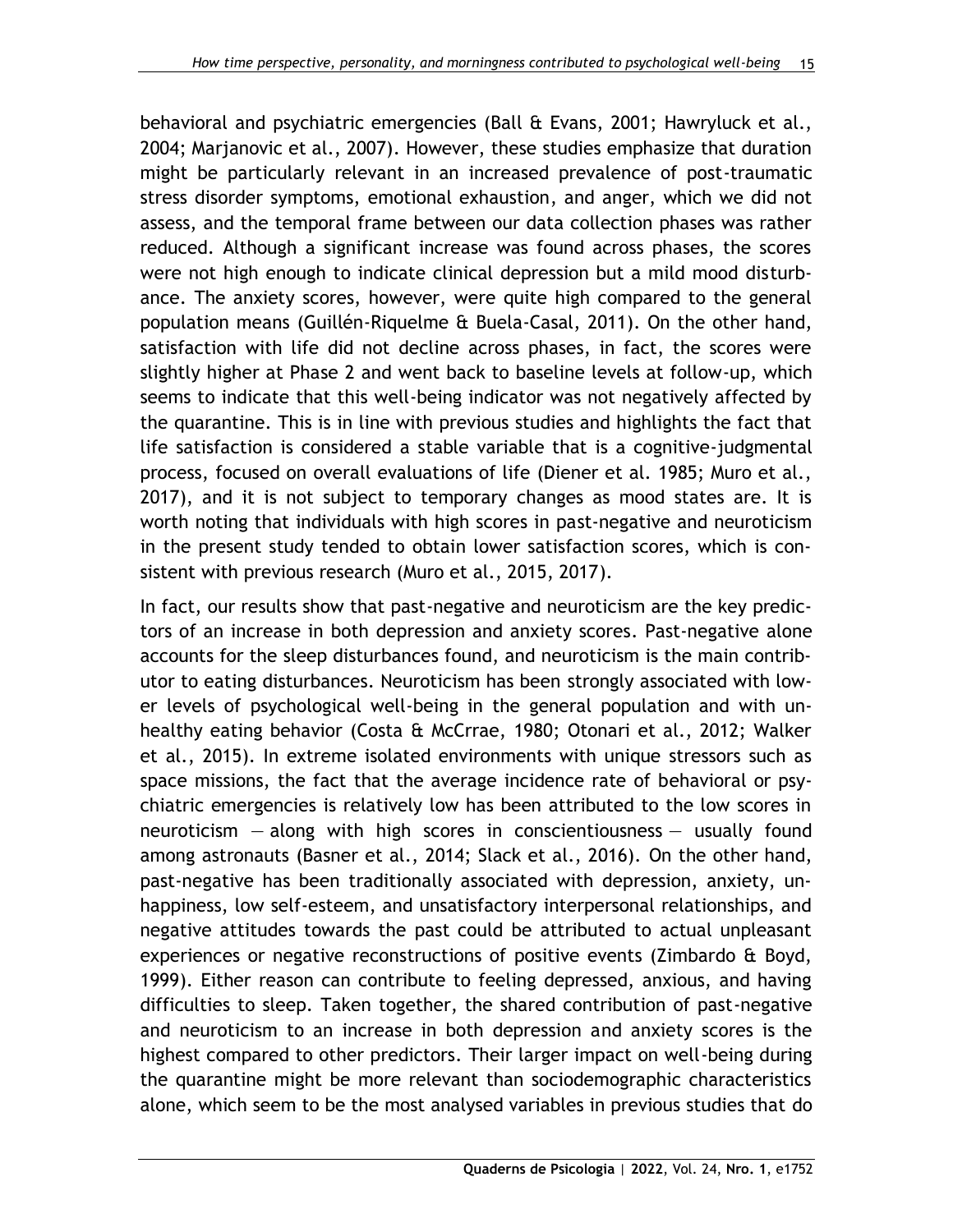not assess psychological individual differences (Hawryluck et al., 2004; Lai et al., 2020; Liu et al., 2020; Zhu et al., 2020).

No other variable besides past-negative and neuroticism acted as a risk factor with such strength except for present-hedonistic, which contributed to enhancing eating disturbances. It has been shown that this temporal frame correlates highly with impulsivity (Muro, et al., 2015), which could explain a lower selfcontrol when eating. However, sleep and eating disturbances found on the sample were moderate, as participants showed a tendency toward sleeping much more or much less than usual and eating a bit more or a bit less than usual. As the present sample is not clinical, a huge variation in these two relevant indicators of mental health was not expected (Worsfold & Sheffield, 2018).

Regarding protective factors, the contribution of the variables was varied. Consistent with our predictions, conscientiousness and morningness, which are usually linked (Walker et al., 2015), can help reducing depression levels. Higher conscientiousness is associated with goal orientation, greater flexibility, and ability to cope with unforeseen situations (Fleming et al., 2016), which might in turn allow individuals to stick better to a new daily routine of home isolation. Morningness is linked to responsibility and activity, and with less variability in sleep and eating patterns, so it might be easier for these individuals to adapt to the situation with a low impact on their mood and timings/schedules. Thus, in line with previous studies, morningness seems to be a protective factor for mental health and psychological well-being (Randler, 2008), also in times of sudden changes of routines and habits. On the other hand, being past-positive oriented seems to help reduce anxiety levels in times of isolation, in line with previous findings (Muro et al., 2015), which could be attributed to the fact that focusing on successful past achievements and memories might help individuals gain confidence in their ability to cope with the uncertainty. An unexpected protective factor for eating disturbances was openness. Although this finding is not commonly reported, René Mõttus et al. (2012) found this trait to be linked with health awareness, and argued that curiosity might prompt open people to engage in newer, and arguably healthier dietary habits.

Extraversion was not a significant predictor in the regression analysis, but it was negatively associated with depression and anxiety in the correlational analysis, which suggests that the social distance did not particularly affect extroverts, probably due to the role of social networks that allow them to keep on interacting from home and not feeling isolated. This is somewhat contradictory with the idea that introverts might cope better in solitude (Dossey, 2016; Hawkley, 2019), suggesting that introversion might be more related to differ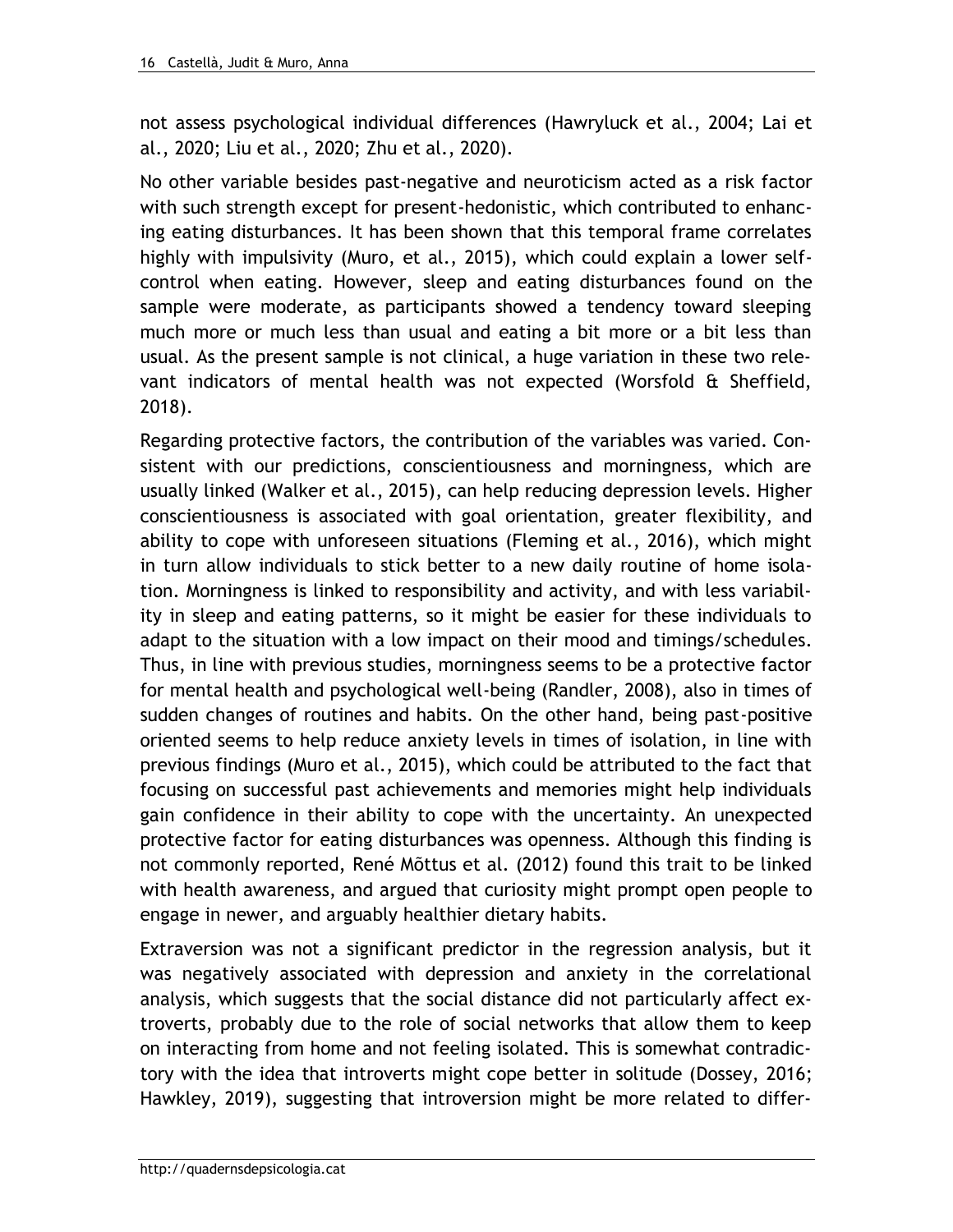ences in arousal levels rather than to being alone and not interacting with others (Costa & McCrae, 1980; Eysenck, 1967; Zuckerman, 2005). In any case, extraversion plays a slightly protective role when considered alone, but it is not that relevant when analysing it altogether in the regression analyses, showing that the most determinant personality risk factor for well-being is neuroticism, as expected (Costa & McCrrae, 1980; Eysenck, 1967; Lahey, 2009; Otonari et al., 2012; Strickhouser et al., 2017; Zuckerman, 2005). On the other hand, future orientation was expected to serve as a protective factor, as it is usually linked with conscientiousness and low anxiety and depression (Papastamatelou et al., 2015; van Beek et al., 2011; Zimbardo & Boyd, 1999), but it did not show significant relationships with any score whatsoever. A possible explanation could be that the exceptionally high degree of future uncertainty linked to this exceptional situation makes individuals focus as much as possible on the day-to-day as a coping mechanism, leaving future expectations on hold.

Finally, the present study has some limitations. For instance, the fact that there is a gender bias towards female participants, who are in turn quite homogenous in terms of education and employment (mainly higher education and stable employment with guaranteed income) limit the extrapolation of the conclusions. In this sense, caution in comparing with previous studies should be encouraged, given that most of these studies have been conducted on very specific populations, such as prisoners, astronauts, and health care professionals (Ball & Evans, 2001; Haney, 2019; Lai et al., 2020; Marjanovic et al., 2007; Slack et al., 2016; Taylor et al., 1969; Zhu et al., 2020), who show unique individual-differences characteristics that deviate from the general population. Nevertheless, it is worth noting that there was a clear impact on well-being in just 2 weeks among a non-clinical population with higher education levels, and guaranteed employment and income, so much worse negative outcomes of quarantine would be expected among individuals who have an extra source of uncertainty because of lower economic and employment conditions.

Moreover, a future follow-up would be desirable in order to assess the evolution of mood states and satisfaction with life scores, especially considering that quarantine could have an effect in the long-term (Hawryluck et al., 2004). However, the key findings are that anxiety and depression were significantly impacted by the quarantine as opposed to life satisfaction, and that neuroticism, but especially past-negative, had a key role on this negative impact. Therefore, the focus should be placed on the cognitive components that can be somewhat trained in order to help individuals cope with this kind of situations. For example, educational intervention programmes based on reducing the bias toward a negative past and enhance more protective temporal frames are po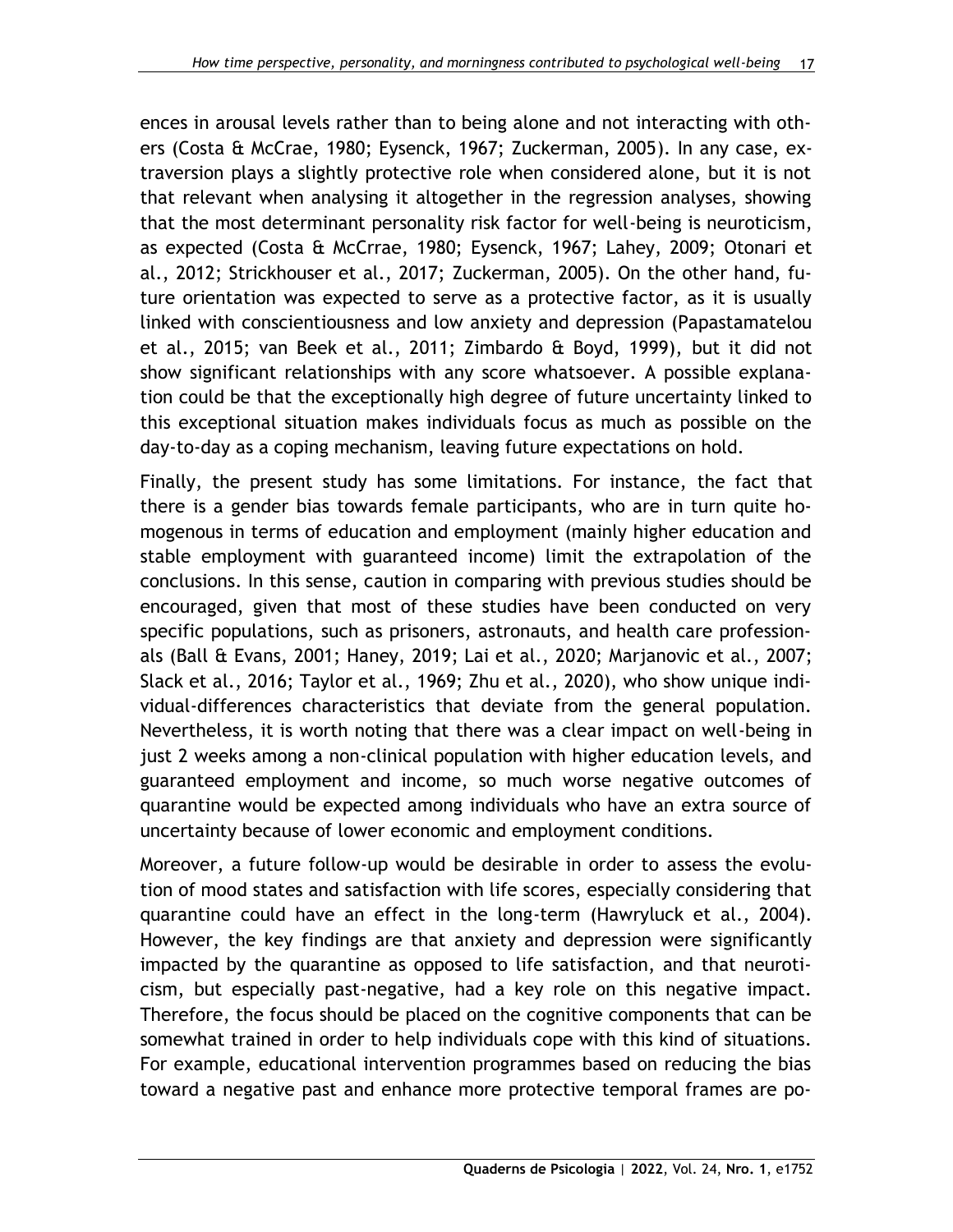tentially relevant and could be readily implemented (Castellà et al., 2018). Another contribution of the present study is to highlight the need of deploying a system of online psychological counselling services and mental health education to provide service to quarantined citizens, as well as specific interventions for psychological crises considering individual differences during isolation periods. In sum, the study demonstrates that not only sociodemographic data play a role in predicting well-being, and that it is crucial to carefully identify the psychological aspects that might contribute to a better adaptation to a confinement situation, considering that self-isolation might be implemented again as a public health measure against future pandemics.

#### **REFERENCES**

- Adams, James & Nettle, Daniel (2009). Time perspective, personality and smoking, body mass, and physical activity: An empirical study. *British Journal of Health Psychology, 14,* 83-105.<https://doi.org/10.1348/135910708X299664>
- Adan, Ana & Almirall, Helena (1991). Horne & Östberg Morningness–Eveningness questionnaire: A reduced scale. *Personality and Individual Differences, 12*(3), 241–253. [https://doi.org/10.1016/0191-8869\(91\)90110-W](https://doi.org/10.1016/0191-8869(91)90110-W)
- Adan, Ana; Archer, Simon; Hidalgo, Maria Paz; Di Milia, Lee; Natale, Vincenzo & Randler, Christoph (2012). Circadian typology: a comprehensive review. *Chronobiology International, 29*(9),1153-75.<https://doi.org/10.3109/07420528.2012.719971>
- Allison, Kelly; Spaeth, Andrea & Hopkins, Christina (2016). Sleep and eating disorders. *Current Psychiatry Reports*, *18*(10), 92. <https://doi.org/10.1007/s11920-016-0728-8>
- Altun, Fatma & Yacizi, H. (2015). The relationships between life satisfaction, gender, social security, and depressive symptoms among elderly in Turkey. *Educational Gerontology, 41*(4), 305–314.<https://doi.org/10.1080/03601277.2013.852923>
- American Psychological Association (2017). *Ethical principles of psychologists and code of conduct*.
- Atienza, Francisco Luis; Pons, Diana; Balaguer, Isabel & García-Merita, Marisa (2000). Propiedades psicométricas de la Escala de Satisfacción con la Vida en adolescentes [*Psychometric properties of the SWLS in adolescents*]. *Psicothema, 12*(2), 331-336.
- Basner, Mathias; Dinges, David; Mollicone, Daniel J.; Savelev, Igor; Ecker, Adrian J.; Di Antonio, Adrian; Jones, Christopher W.; Hyder, Eric C.; Kan, Kevin; Morukov, Boris V & Sutton, Jeffrey (2014). Psychological and behavioral changes during confinement in a 520-day simulated interplanetary mission to mars. *PLoS One, 9(*3), e93298. <https://doi.org/10.1371/journal.pone.0093298>
- Ball, John R. & Evans, Charles H. (Eds.) (2001). *Safe passage: Astronaut care for exploration missions*. National Academy Press, Institute of Medicine.
- Beck, Aaron T.; Steer, Robert A.; Ball, Roberta & Ranieri, William (1996). Comparison of Beck Depression Inventories–IA and –II in psychiatric outpatients. *Journal of Personality Assessment, 6*(67), 588–597. [https://doi.org/10.1207/s15327752jpa6703\\_13](https://doi.org/10.1207/s15327752jpa6703_13)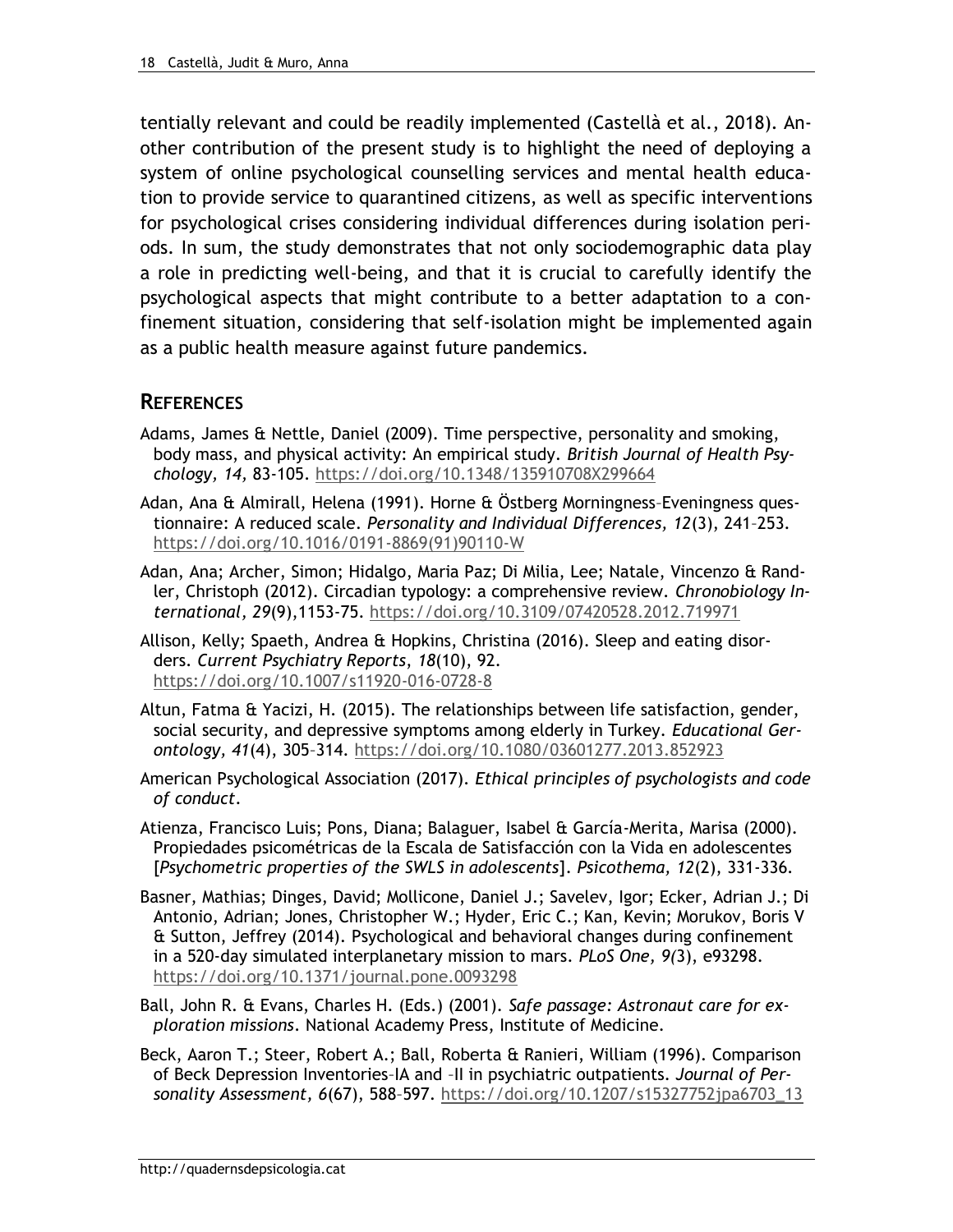- Boyd, John N. & Zimbardo, Philip G. (2005). Time Perspective, Health, and Risk Taking, in Alan Strathman & Jeff Joireman (Eds.), *Understanding Behavior in the Context of Time: Theory, Research, and Application* (pp. 85-107). Lawrence Erlbaum Associates, Inc
- Brooks, Samantha K.; Webster, Rebecca K.; Smith, Louise E.; Woodland, Lisa; Wessely, Simon; Greenberg, Neil & Rubin, Gideon James (2020). The psychological impact of quarantine and how to reduce it: rapid review of the evidence. *The Lancet*, *395*, 912-20. [https://doi.org/10.1016/S0140-6736\(20\)30460-8](https://doi.org/10.1016/S0140-6736(20)30460-8)
- Buela-Casal, Gualberto; Guillén-Riquelme, Alejandro & Seisdedos Cubero, Nicolás (2015). *Cuestionario de ansiedad estado-rasgo. Novena edición [State-trait anxiety questionnaire. 9th Edition].* TEA ediciones
- Castellà, Judit; Minguell, Gisela; Muro, Anna; Sotoca, Cristina & Estaún, Santiago (2018). Intervention based on Temporal Orientation to reduce alcohol consumption and enhance risk perception in adolescence. *Quaderns de Psicologia, 20*(1), 53-63. <https://doi.org/10.5565/rev/qpsicologia.1417>
- Caprara, Gian Vittorio; Barbaranelli, Claudio; Borgogni, Laura & Perugini, Marco (1993). The "Big Five Questionnaire": A new questionnaire to assess the five factor model. *Personality and individual Differences*, *15*(3), 281-288.
- Cattell, Raymond B & Kline, Paul E (1977). *The scientific analysis of personality and motivation*. Academic Press.
- Costa, Paul T. & McCrae, Robert R. (1980). Influence of extraversion and neuroticism on subjective well-being: happy and unhappy people. *Journal of personality and social psychology*, *38*(4), 668-678. [https://doi.org/10.1037//0022-3514.38.4.668](https://doi.org/10.1037/0022-3514.38.4.668)
- Costa, Paul T. & McCrae, Robert R. (1992). Four ways five factors are basic. *Personality and individual differences*, *13*(6), 653-665.
- Díaz-Morales, Juan Francisco (2006). Estructura factorial y fiabilidad del Inventario de Perspectiva Temporal de Zimbardo [Factorial structure and reliability of the ZTPI]. *Psicothema, 18*, 565–571.
- Diener, Ed; Emmons, Robert; Larsen, Randy J. & Griffin, Sharon (1985). The Satisfaction With Life Scale. *Journal of Personality Assessment, 49*, 71-75. [https://doi.org/10.1207/s15327752jpa4901\\_13](https://doi.org/10.1207/s15327752jpa4901_13)
- Dossey, Larry (2016). Introverts: a Defense. *The Journal of Science and Healing, 12*(3), 151-160.<https://doi.org/10.1016/j.explore.2016.02.007>
- Dunkel, Curtis S. & Weber, Jennifer L. (2010). Using three levels of personality to predict time perspective. *Current Psychology, 29,* 95–103. <https://doi.org/10.1007/s12144-010-9074-x>
- Eysenck, Hans J. (1967). *The biological basis of personality*. Thomas.
- Eysenck, Hans J. (1984). Cattell and the theory of personality. *Multivariate Behavioral Research*, *19*(2-3), 323-336.<https://doi.org/10.1080/00273171.1984.9676938>
- Fleming, Kimberly A.; Heintzelman, Samantha J. & Bartholow, Bruce D. (2016). Specifying Associations between Conscientiousness and Executive Functioning: Mental Set Shifting, Not Prepotent Response Inhibition or Working Memory Updating. *Journal of Personality, 84*(3), 348-360.<https://doi.org/10.1111/jopy.12163>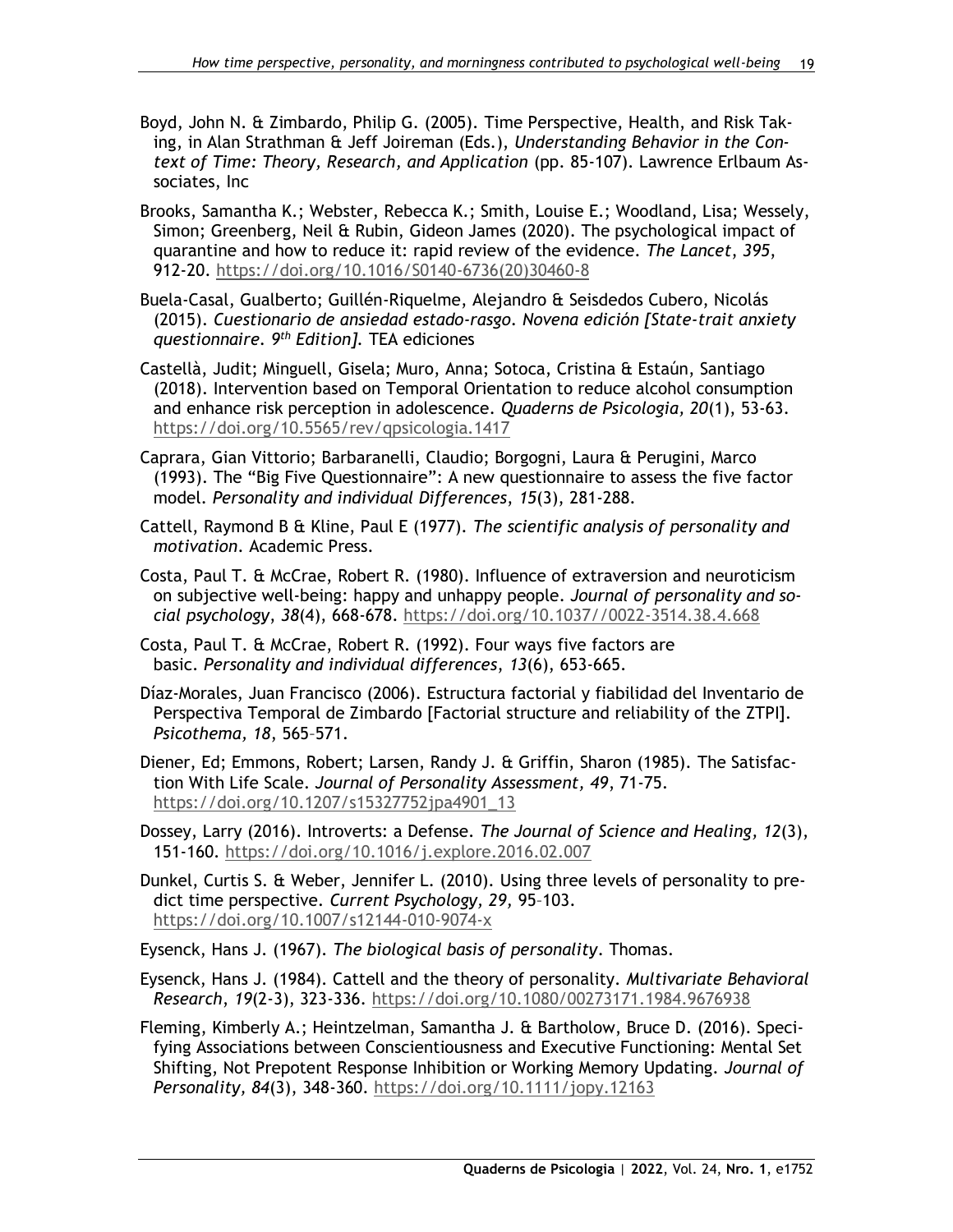- Grassian, Stuart (2006). Psychiatric effects of solitary confinement. *Washington University Journal of Law & Policy*, *22*, 325-383.
- Gomà-i-Freixanet, Montserrat & Valero, Sergi (2008). Datos normativos españoles del Zuckerman-Kuhlman Personality Questionnaire en una muestra de poblacion general [Spanish Normative data of the ZKPQ in a general population sample]. *Psicothema, 20*(2), 324-330.
- Guillén-Riquelme, Alejandro & Buela-Casal, Gualberto (2011). Actualización psicométrica y funcionamiento diferencial de los items en el State Trait Anxiety Inventory (STAI) [Psychometric revision and differential item functioning in the State Trait Anxiety Inventory (STAI)]. *Psicothema, 23*(3), 510–515.
- Haney, Craig (2019). Solitary Confinement, Loneliness, and Psychological Harm. In Jules Lobel & Peter Scharff (Eds.), *Solitary Confinement: Effects, Practices, and Pathways toward Reform.* Scholarships Online. <https://doi.org/10.1093/oso/9780190947927.003.0008>
- Hawkley, Louise (2019). Social Isolation, Loneliness, and Health. In Jules Lobel & Peter Scharff (Eds.), *Solitary Confinement: Effects, Practices, and Pathways toward Reform, 185.* Oxford: Scholarships Online. <https://doi.org/10.1093/oso/9780190947927.003.0008>
- Hawryluck, Laura; Gold, Wayne L.; Robinson, Susan; Pogorski, Stephen; Galea, Sandro & Styra Rima (2004). SARS control and psychological effects of quarantine, Toronto, Canada. *Emerging Infectious Diseases, 10,* 1206–12. <https://doi.org/10.3201/eid1007.030703>
- Infocop Online (2020). *El impacto psicológico de la cuarentena y cómo reducirlo*. [*The psychological impact of the quarantine and how to reduce it*]. Consejo General de Psicología de España.
- John, O. P., Donahue, E. M., & Kentle, R. L. (1991). *The Big Five Inventory - Versions 4a and 54*. University of California, Berkeley, Institute of Personality and Social Research.<https://doi.org/10.1037/t07550-000>
- Lahey, Benjamin B. (2009). Public health significance of neuroticism. *American Psychologist, 64*(4), 241–256.<https://doi.org/10.1037/a0015309>
- Lai, Jianbo; Ma, Simeng; Wang, Ying; Cai, Zhongxiang; Hu, Jianbo; Wei, Ning; Wu, Jiang; Du, Hui; Chen, Tingting; Li, Ruiting; Tan, Huawei; Kang, Lijun; Yao, Lihua; Huang, Manli; Wang, Huafen; Wang, Gaohua; Liu, Zhongchun & Hu, Shaohua (2020). Factors associated with mental health outcomes among health care workers exposed to Coronavirus disease 2019. *JAMA Network Open, 3*(3), e203976. <https://doi.org/10.1001/jamanetworkopen.2020.3976>

Larsen, Randy J. & Buss, David M. (2002). *Personality Psychology*. McGraw-Hill.

- Lenneis, Anita; Das-Friebel, Ahuti; Singmann, Henry; Teder-Laving, Maris; Lemola, Sakari; Wolke, Dieter; Tang, Nicole K. Y.; von Mühlenen, Adrian; Allik, Jüri & Realo, Anu (2021). Intraindividual Variability and Temporal Stability of Mid-Sleep on Free and Workdays. *Journal of biological rhythms, 36*(2), 169–184. <https://doi.org/10.1177/0748730420974842>
- Levasseur, Ludvig; Shipp, Abbey J.; Fried, Yitzhak; Rosseau, Denise M.; Zimbardo, Philip G. (2020). New perspectives on time perspective and temporal focus. *Journal of Organizational Behavior, 41*(3), 235-243.<https://doi.org/10.1002/job.2435>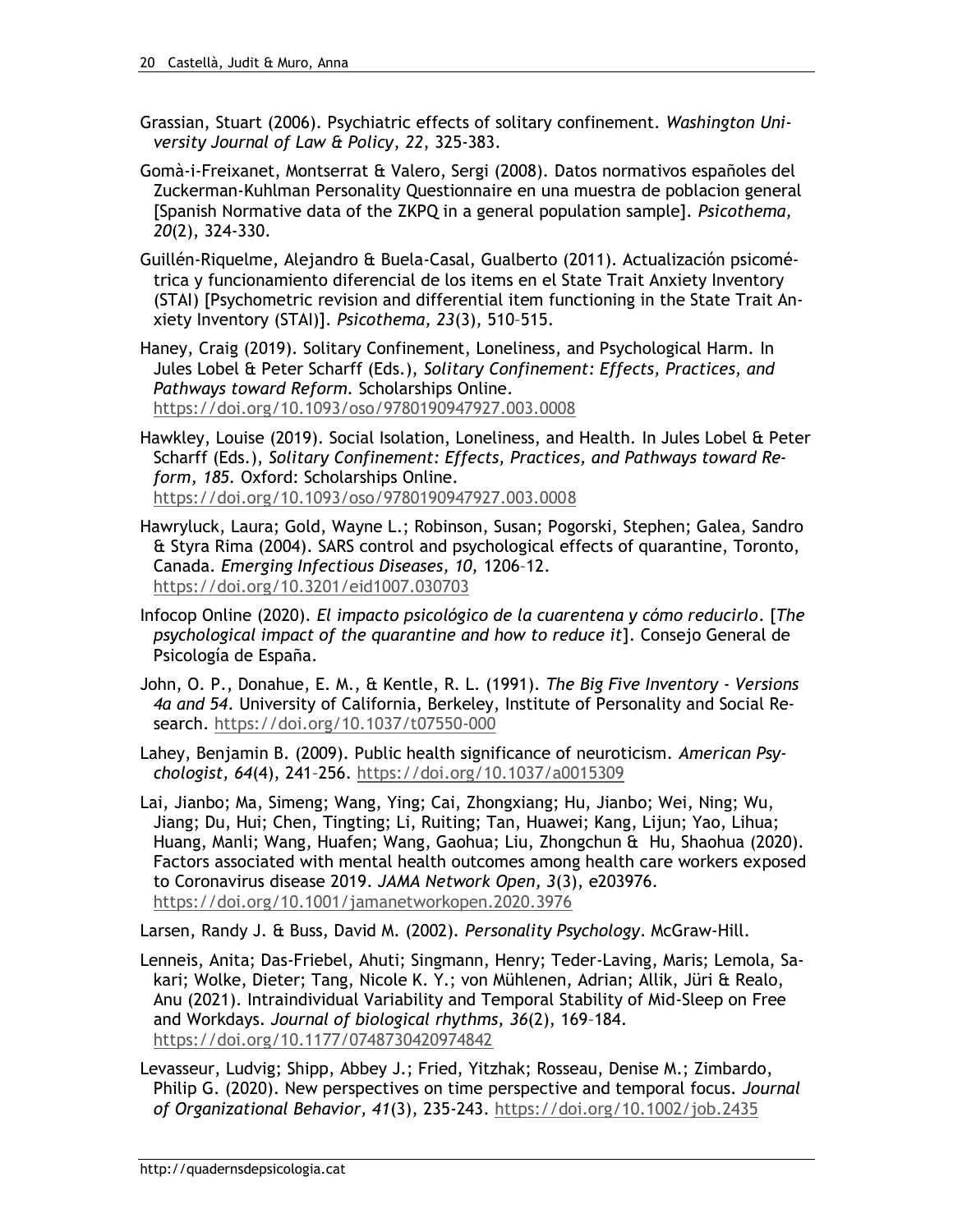Lipnevich, Anastasiya; Credè, Marcus; Hahn, Elisabeth; Spinath, Frank M.; Roberts, Richard & Preckel, Franzis (2017). How distinctive are morningness and eveningness from the Big Five factors of personality? A meta-analytic investigation. *Journal of Personality and Social Psychology, 112*(3), 491–509. <https://doi.org/10.1037/pspp0000099>

- Liu, Shuai; Yang, Lulu; Zhang, Chenxi Xiang, Yu-Tao; Liu, Zhongchun; Hu, Shaohua & Zhang, Bin (2020). Online mental health services in China during the COVID-19 outbreak. *The Lancet Psychiatry, 7*(4), e17-e18. [https://doi.org/10.1016/S2215-0366\(20\)30077-8](https://doi.org/10.1016/S2215-0366(20)30077-8)
- Marjanovic, Zdravko; Greenglass, Esther R. & Coffey, Sue (2007). The relevance of psychosocial variables and working conditions in predicting nurses' coping strategies during the SARS crisis: an online questionnaire survey. *International Journal of Nursing Studies, 44*(6), 991-998. <https://doi.org/10.1016/j.ijnurstu.2006.02.012>
- Mõttus, René; Realo, Anu; Allik, Jüri; Deary, Ian; Esko, Tonu & Metspalu, Andres (2012). Personality traits and eating habits in a large sample of Estonians. *Health Psychology, 31*(6), 806-814. <https://doi.org/10.1037/a0027041>
- Muro, Anna; Castellà, Judit; Sotoca, Cristina; Estaún, Santiago; Valero, Sergi & Gomài-Freixanet, Montserrat (2015). To what extent is personality associated with time perspective? *Anales De Psicología/Annals of Psychology, 31*(2), 488-493. <https://doi.org/10.6018/analesps.31.2.172391>
- Muro, Anna; Feliu-Soler, Albert; Castellà, Judit; Deví, Josep & Soler, Joaquim (2017). Does time perspective predict life satisfaction? A study including mindfulness as a measure of time experience in a sample of Catalan students. *Mindfulness*, *8*(3), 655- 663.<https://doi.org/10.1007/s12671-016-0644-3>
- Muro, Anna; Gomà-i-Freixanet, Montserrat & Adan, Ana (2009). Morningnesseveningness, sex, and the alternative five factor model of personality. *Chronobiology International*, *26*(6), 1235-1248.<https://doi.org/10.3109/07420520903240491>
- Muro, Anna; Gomà-i-Freixanet, Montserrat; Adan, Ana & Cladellas, Ramón (2011). Circadian typology, age, and the alternative five-factor personality model in an adult women sample. *Chronobiology international*, *28*(8), 690-696. <https://doi.org/10.3109/07420528.2011.590262>
- Otonari, Jun; Nagano, Jun; Morita, Makiko; Budhathoki, Sanjeev; Tashiro, Naotaka; Toyomura, Kengo; Kono, Suminori; Imai, Kazue; Ohnaka, Keizo & Takayanagi, Ryoichi (2012). Neuroticism and extraversion personality traits, health behaviours, and subjective well-being: the Fukuoka Study. *Quality of Life Research, 21*(10), 1847-1855. <https://doi.org/10.1007/s11136-011-0098-y>
- Papastamatelou, Julie; Unger, Alexander; Giotakos, Orestis & Athanasiadou, Futuni (2015). Is Time Perspective a Predictor of Anxiety and Perceived Stress? Some Preliminary Results from Greece. *Psychological Studies, 60,* 468-477. <https://doi.org/10.1007/s12646-015-0342-6>
- Perper, Rosie; Al-Arshani, Sarah & Secon, Holy (2020, April 1). Nearly a third of Americans are now under orders to stay home — here's a running list of coronavirus lockdowns in US states and cities*. Business Insider*.

[https://www.businessinsider.com/states-cities-shutting-down-bars-restaurants](https://www.businessinsider.com/states-cities-shutting-down-bars-restaurants-concerts-curfew-2020-3?nr_email_referer=1&utm_source=Sailthru&utm_medium=email&utm_content=Entertainment_select)[concerts-curfew-2020-](https://www.businessinsider.com/states-cities-shutting-down-bars-restaurants-concerts-curfew-2020-3?nr_email_referer=1&utm_source=Sailthru&utm_medium=email&utm_content=Entertainment_select)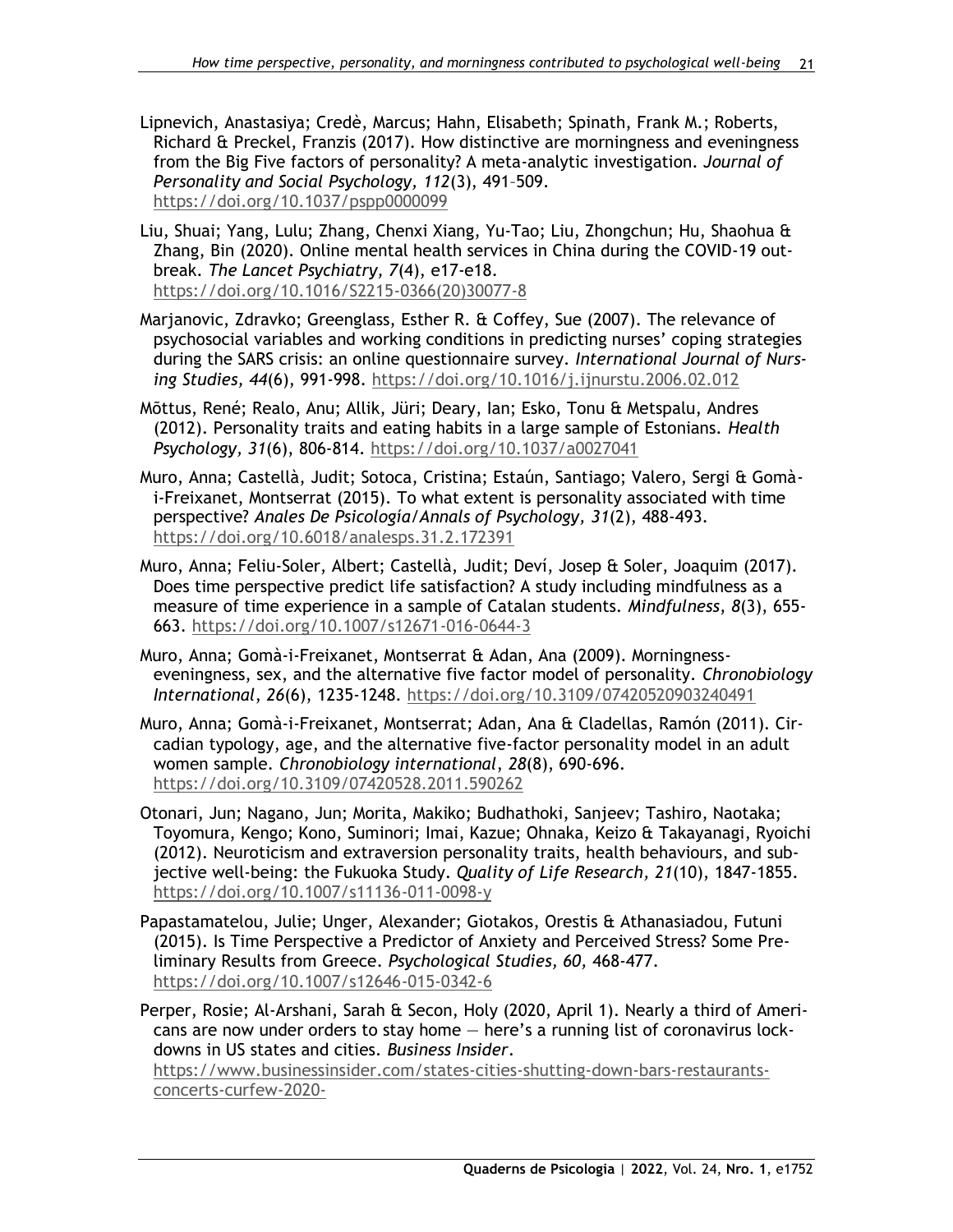[3?nr\\_email\\_referer=1&utm\\_source=Sailthru&utm\\_medium=email&utm\\_content=Enter](https://www.businessinsider.com/states-cities-shutting-down-bars-restaurants-concerts-curfew-2020-3?nr_email_referer=1&utm_source=Sailthru&utm_medium=email&utm_content=Entertainment_select) [tainment\\_select](https://www.businessinsider.com/states-cities-shutting-down-bars-restaurants-concerts-curfew-2020-3?nr_email_referer=1&utm_source=Sailthru&utm_medium=email&utm_content=Entertainment_select)

Rammstedt, Beatrice (2007). The 10-Item Big Five Inventory norm values and investigation of sociodemographic effects based on a German population representative sample. *European Journal of Psychological Assessment, 23,* 193–201. <https://doi.org/10.1027/1015-5759.23.3.193>

Rammstedt, Beatrice & John, Oliver P. (2007). Measuring personality in one minute or less: A 10-item short version of the Big Five Inventory in English and German. *Journal of Research in Personality, 41*, 203–212.<https://doi.org/10.1016/j.jrp.2006.02.001>

Randler, Christoph (2008). Morningness–eveningness and satisfaction with life. *Social Indicators Research, 86*(2), 297-302.<https://doi.org/10.1007/s11205-007-9139-x>

Sanz, Jesús; Perdigón, Antonio Luis & Vázquez, Carmelo (2003). Adaptación española del Inventario para la Depresión de Beck G (BDI-II): 2. Propiedades psicométricas en población general [The Spanish adaptation of Beck´s Depression Inventory-II (BDI-II): 2. Psychometric properties in the general population]. *Clínica y Salud, 14*(3), 249–80.

Slack, Kelley J.; Williams, Thomas J.; Schneiderman, Jason S.; Whitmire Alexandra M. & Picano, James J. (2016). *Risk of behavioral and psychiatric conditions: NASA evidence-based review.* <https://humanresearchroadmap.nasa.gov/Evidence/reports/BMed.pdf>

Smoller, Jordan W. (2016). The genetics of stress-related disorders: PTSD, depression,

and anxiety disorders. *Neuropsychopharmacology*, *41*(1), 297-319. <https://doi.org/10.1038/npp.2015.266>

Spielberger, Charles D.; Gorsuch, Richard L. & Lushene, Robert E. (1970). *Manual for the State-Trait Anxiety Inventory*. Consulting Psychologists Press.

Stolarski, Maciej; Ledzińska, Maria & Matthews, Gerald (2013). Morning is tomorrow, evening is today: Relationships between chronotype and time perspective. *Biological Rhythm Research*, *44*(2), 181-196.

Strickhouser, Jason E.; Zell, Ethan & Krizan, Zlatan (2017). Does personality predict health and well-being? A metasynthesis. *Health Psychology, 36*(8), 797–810. <https://doi.org/10.1037/hea0000475>

Taylor, Dalmas A; Altman, Irwin; Wheeler, Ladd & Kushner, Estelle (1969). Personality factors related to response to social isolation and confinement*. Journal of consulting and clinical psychology, 33*(4), 411.<https://doi.org/10.1037/h0027805>

Tsaousis, Ioannis (2010). Circadian preferences and personality traits: A meta-analysis. *European Journal of Personality, 24,* 356-373.<https://doi.org/10.1002/per.754>

van Beek, Wessel; Berghuis, Han; Kerkhof, Ad & Beekman, Aartjan (2011). Time Perspective, Personality and Psychopathology: Zimbardo's Time Perspective Inventory in Psychiatry. *Time & Society, 20,* 364-374.<https://doi.org/10.1177/0961463X10373960>

Vartanian, Oshin; Wertz, Christopher J.; Flores, Ranee A.; Beatty, Erin L.; Smith, Ingrid; Blackler, Kristen; Lam, Quan & Jung, Rex (2018). Structural correlates of Openness and Intellect: Implications for the contribution of personality to creativity. *Human brain mapping, 39*(7), 2987-2996.<https://doi.org/10.1002/hbm.24054>

Walker, Ryan J.; Christopher, Andrew N.; Wieth, Mareike B. & Buchanan, Joshua (2015). Personality, time-of-day preference, and eating behavior: The mediational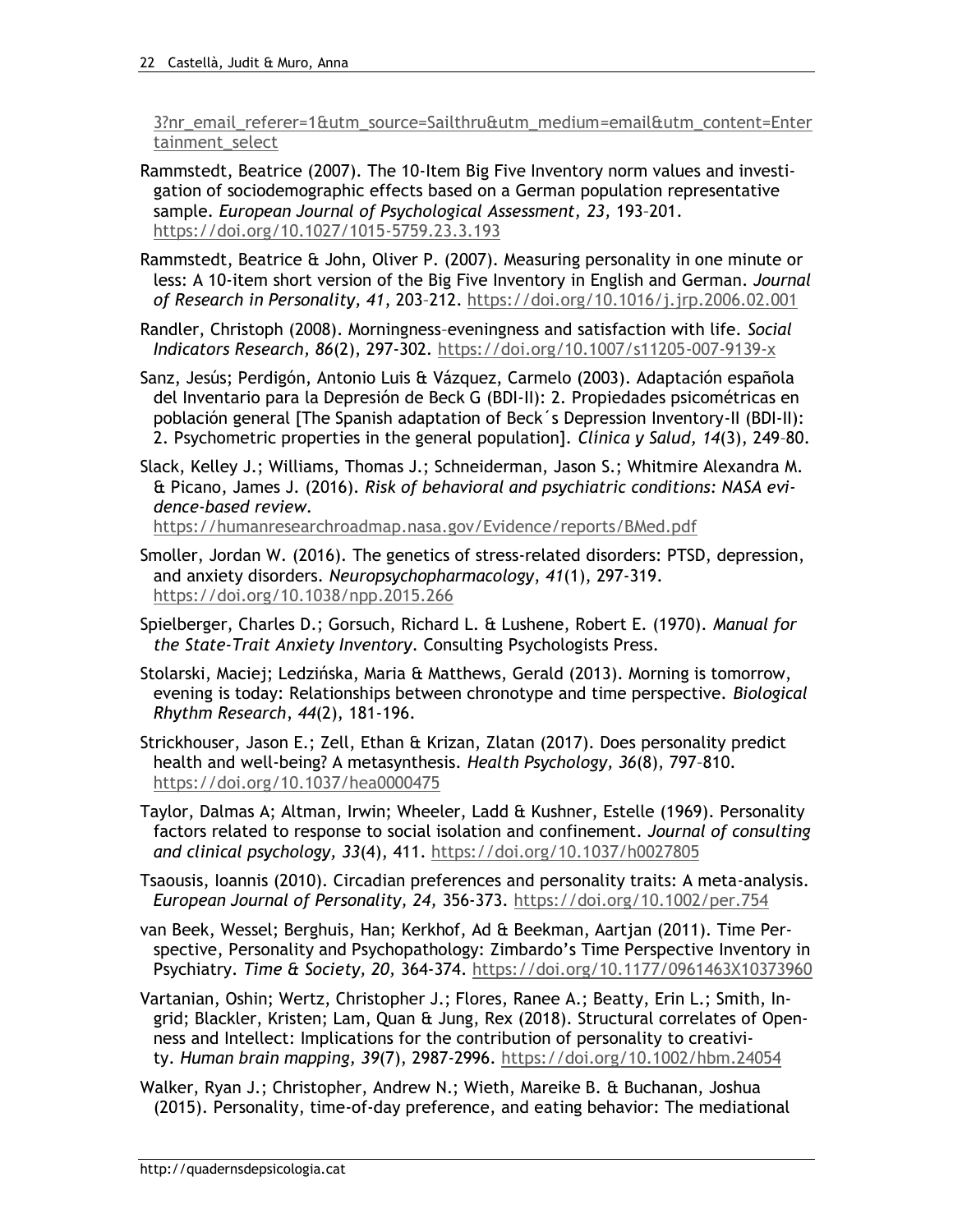role of morning-eveningness. *Personality and Individual Differences, 77*, 13-17. <https://doi.org/10.1016/j.paid.2014.12.026>

- Worsfold, Kate & Sheffield, Jeanie (2018). Eating disorder mental health literacy: What do psychologists, naturopaths, and fitness instructors know? *Eating disorders*, *26*(3), 229-247.<https://doi.org/10.1080/10640266.2017.1397420>
- Xiang, Yu-Tao; Yang, Yuan; Li, Wen; Zhang, Ling; Zhang, Qinge; Cheung, Teris & Ng, Chee H. (2020). Timely mental health care for the 2019 novel coronavirus outbreak is urgently needed. *Lancet Psychiatry*. [https://doi.org/10.1016/S2215-0366\(20\)30046-8](https://doi.org/10.1016/S2215-0366(20)30046-8)
- Zhu, Zhou; Xu, Shabei; Wang, Hui; Liu, Zheng; Wu, Jianhong; Li, Guo; Miao, Jinfeng; Zhang, Chenyan; Yang, Yuan; Sun, Wenzhe; Zhu, Suiqiang; Fan, Yebin; Hu, Junbo; Liu, Jihong & Wang, Wei (2020). COVID-19 in Wuhan: Immediate Psychological Impact on 5062 Health Workers. *Medrxiv*. <https://doi.org/10.1101/2020.02.20.20025338>
- Zimbardo, Philip G. & Boyd, John N. (1999). Putting time in perspective: A valid, reliable individual differences metric. *Journal of Personality and Social Psychology, 77*, 1271-1288.<https://doi.org/10.1037/0022-3514.77.6.1271>
- Zuckerman, Marvin (2005). *Psychobiology of personality* (2nd ed., rev. & updated). Cambridge University Press.<https://doi.org/10.1017/CBO9780511813733>
- Zuckerman, Marvin; Persky, Harold; Link, Katherine & Basu, Gopal (1968). Experimental and subject factors determining responses to sensory deprivation, social isolation, and confinement. *Journal of Abnormal Psychology, 73*(3p1), 183. <https://doi.org/10.1037/h0025748>

JUDIT CASTELLÀ

Profesora agregada en el Departament de Psicologia Bàsica, Evolutiva i de l'Educació. Doctora por la UAB. Autora de diversos trabajos de investigación sobre memoria de trabajo, atención visual y percepción temporal. Docente en asignaturas sobre procesos cognitivos.

[judit.castella@uab.cat](mailto:judit.castella@uab.cat)

<https://orcid.org/0000-0002-6094-3516>

ANNA MURO RODRÍGUEZ

Profesora lectora Serra Húnter en el Departament de Psicologia Bàsica, Evolutiva i de l'Educació. Doctora por la UAB. Autora de diversos trabajos de investigación sobre diferencias individuales, bienestar y prevención en salud mental.

[anna.muro@uab.cat](mailto:anna.muro@uab.cat)

<https://orcid.org/0000-0002-1331-9921>